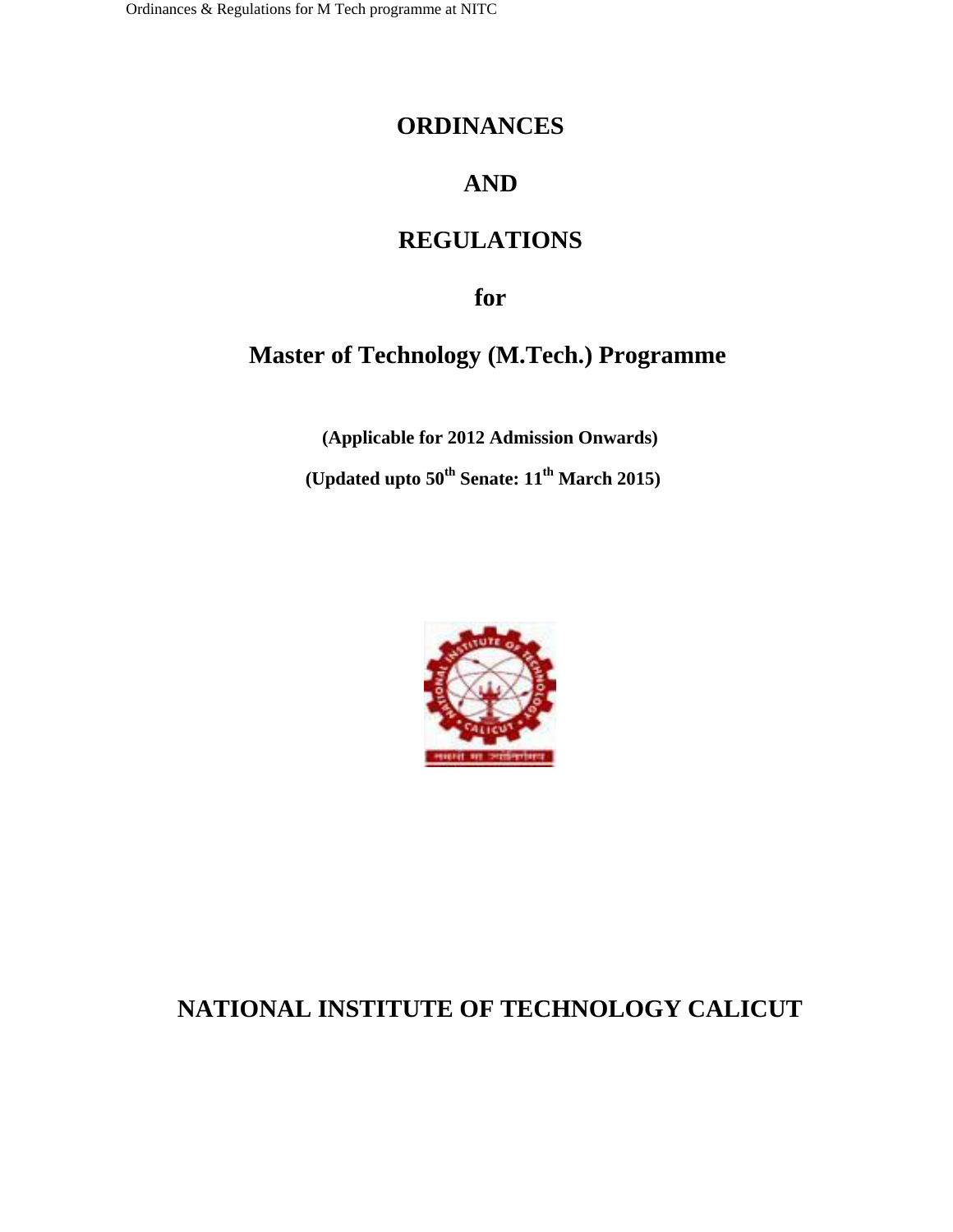# **CONTENTS**

# **ORDINANCES**

# **REGULATIONS**

- R.1.0 Admission
- R.2.0 Structure of the M.Tech. Programme
- R.3.0 Programme Coordinator
- R.4.0 Class Committee
- R.5.0 Registration and Enrolment
- R.6.0 Minimum Requirement to Continue the Programme
- R.7.0 Maximum Duration of the Programme
- R.8.0 Temporary Discontinuation
- R.9.0 Discontinuation from the Program to take up a Job
- R.10.0 Project Work in Industry or other Organization
- R.11.0 Discipline
- R.12.0 Attendance & Leave
- R.13.0 Assessment Procedure
- R.14.0 System of Tests/ Assignments/Tutorials
- R.15.0 End Semester Examination
- R.16.0 Weights
- R.17.0 Make-up Examination
- R.18.0 Method of Grading
- R.19.0 Declaration of Results
- R.20.0 Re-evaluation of Answer Sheets & Repetition of a Course
- R.21.0 Project Evaluation
- R.22.0 Grade Point Average
- R.23.0 Grade Card
- R.24.0 Eligibility for the Award of M.Tech. Degree
- R.25.0 Power to Modify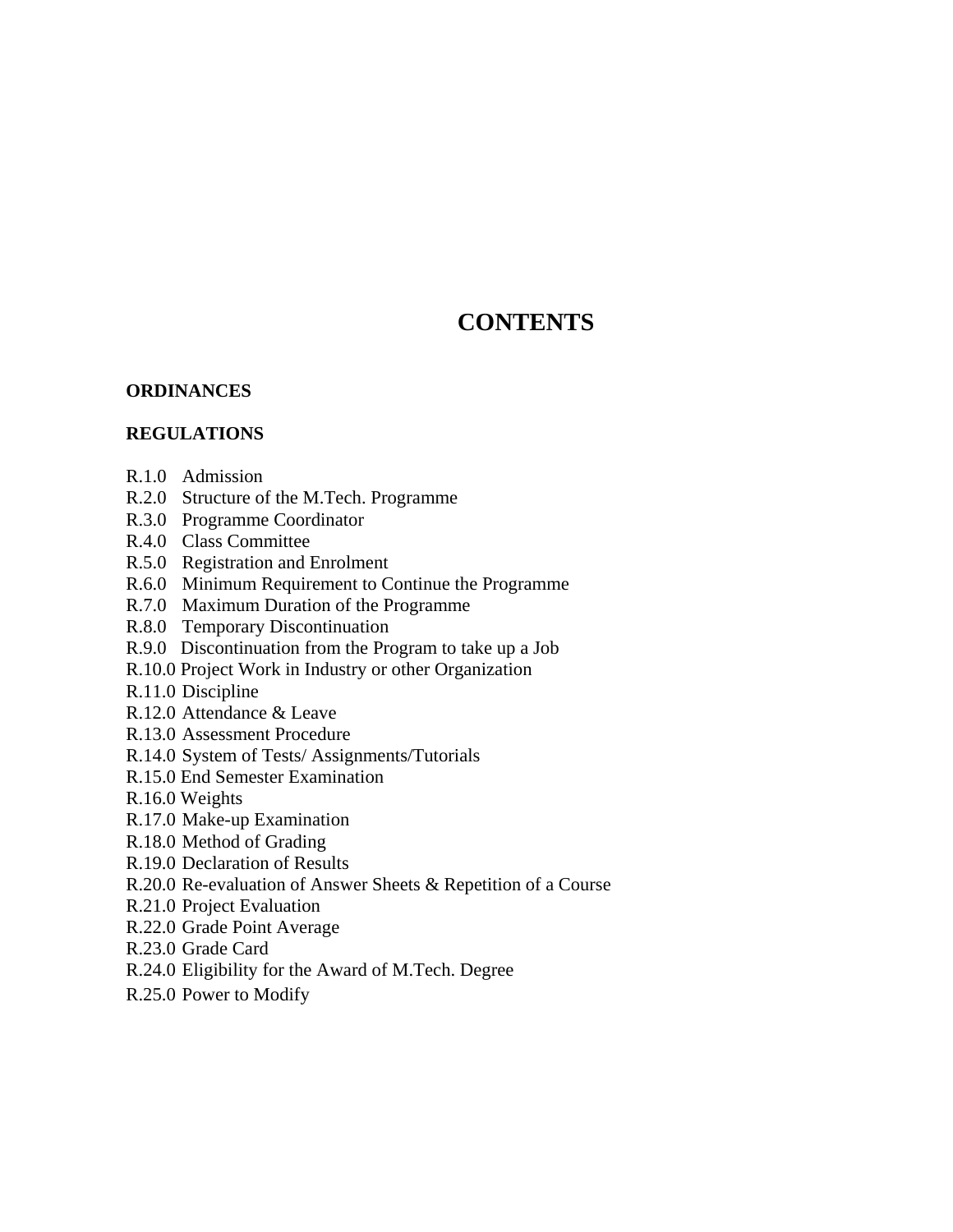#### **ORDINANCES**

- **0.1** Eligibility for admission, admission policy and procedure shall be decided from time to time by the Senate/Board of Governors (BOG) of the National Institute of Technology Calicut (NIT Calicut) hereafter mentioned as Institute, following the guidelines issued by MHRD, Government of India.
- **0.2** The duration of the M. Tech. programme shall be 2 years (2 semesters per year).
- **0.3** Award of the Institute scholarships to the M.Tech. students shall be governed by the regulations framed by the Senate of the Institute, from time to time.
- **0.4** Award of M.Tech. shall be in accordance with the regulations of the Senate of the Institute.
- **0.5** The Senate/BOG of the Institute has the right to modify any regulations stated from time to time.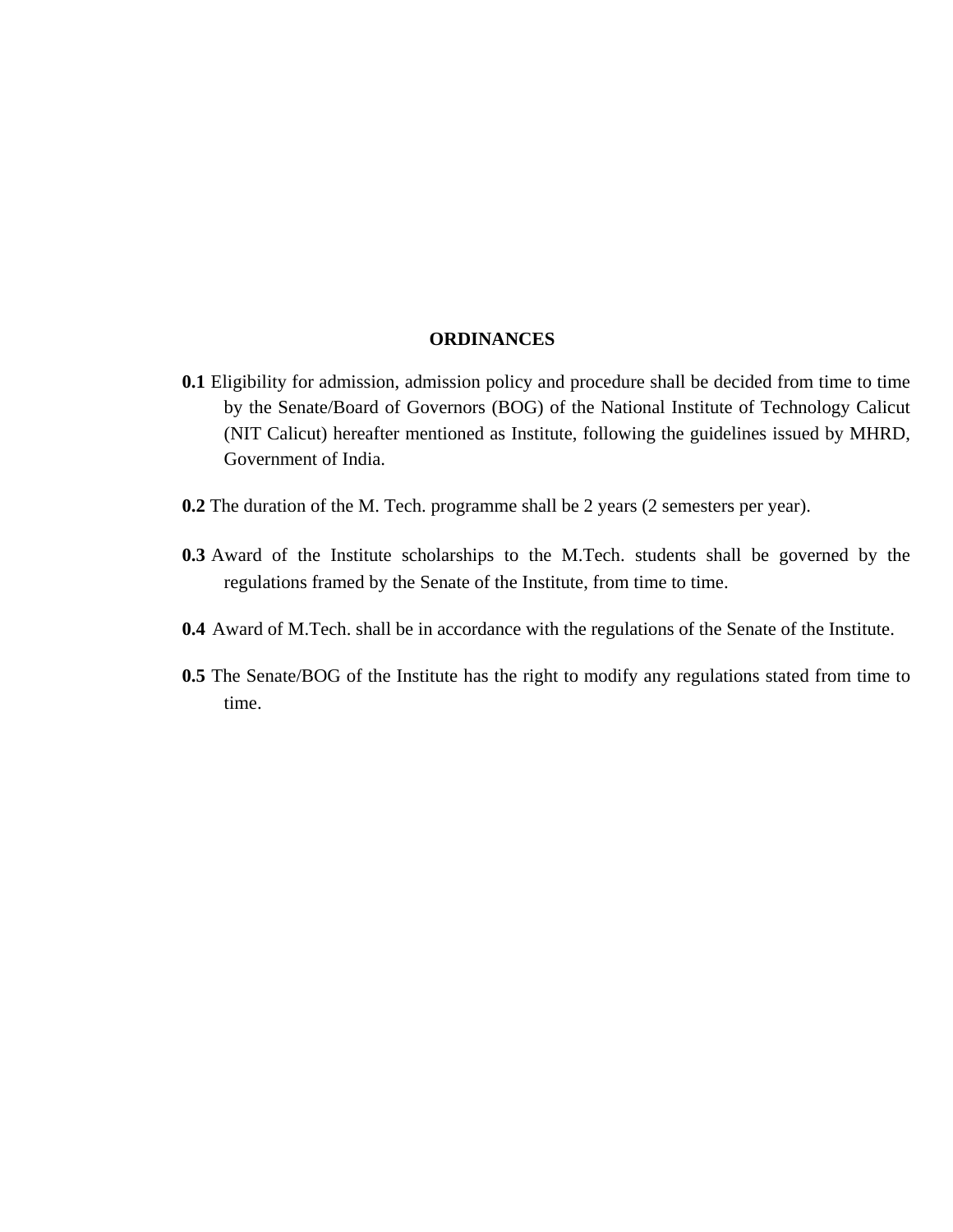# **REGULATIONS**

### **R.1.0 Admission**

. .

- **R.1.1** The number of seats in each branch of the M.Tech. programme will be decided by the Senate/BOG of the Institute following the instructions from MHRD, Government of India. Reservation of seats for different states, castes, tribes and other categories shall be as per the directives from MHRD, Government of India. Few seats may be allotted by MHRD under DASA or any other category.
- **R.1.2** Candidates seeking admission to M.Tech. Degree Programme under regular, sponsored and all other categories should have completed and passed regular full time B.E./B.Tech. Degree in an appropriate branch from an approved Institute/University with minimum 60% marks (or CGPA 6.5/10) in aggregate and for SC/ST candidates 55% marks (or CGPA 6/10) in aggregate in the qualifying examination

AMIE (approved by AICTE) holders in an appropriate area of study may also be considered eligible, subject to the condition that the candidate possesses eligible GATE score in the appropriate discipline.

Candidates with B.E./B.Tech. under lateral entry should have passed the three year diploma in engineering from an approved Board/Organisation with minimum 60% marks and for SC/ST candidate minimum 55% marks.

- **R 1.3** Candidates seeking admission under regular scheme shall have a valid GATE (Graduate Aptitude Test in Engineering) score in addition to the above.
- **R.1.4** Candidates satisfying R 1.2 and sponsored by the well established and reputed Industries/Institutes/R&D Organisations/National Laboratories/approved Educational Institutions can apply under sponsored category. They shall have minimum 2 years industrial/research/teaching experience in the relevant organizations at the time of submitting application.
- **R.1.5** Candidates sponsored under Quality Improvement Programme (QIP) approved by MHRD are also eligible to apply. Eligibility of such candidates will be as per the rules and regulations of QIP scheme.
- **R.1.6** Foreign nationals, satisfying R 1.2 or its approved equivalent, whose applications are received through Indian Council of Cultural Relations**,** Government of India are also eligible to apply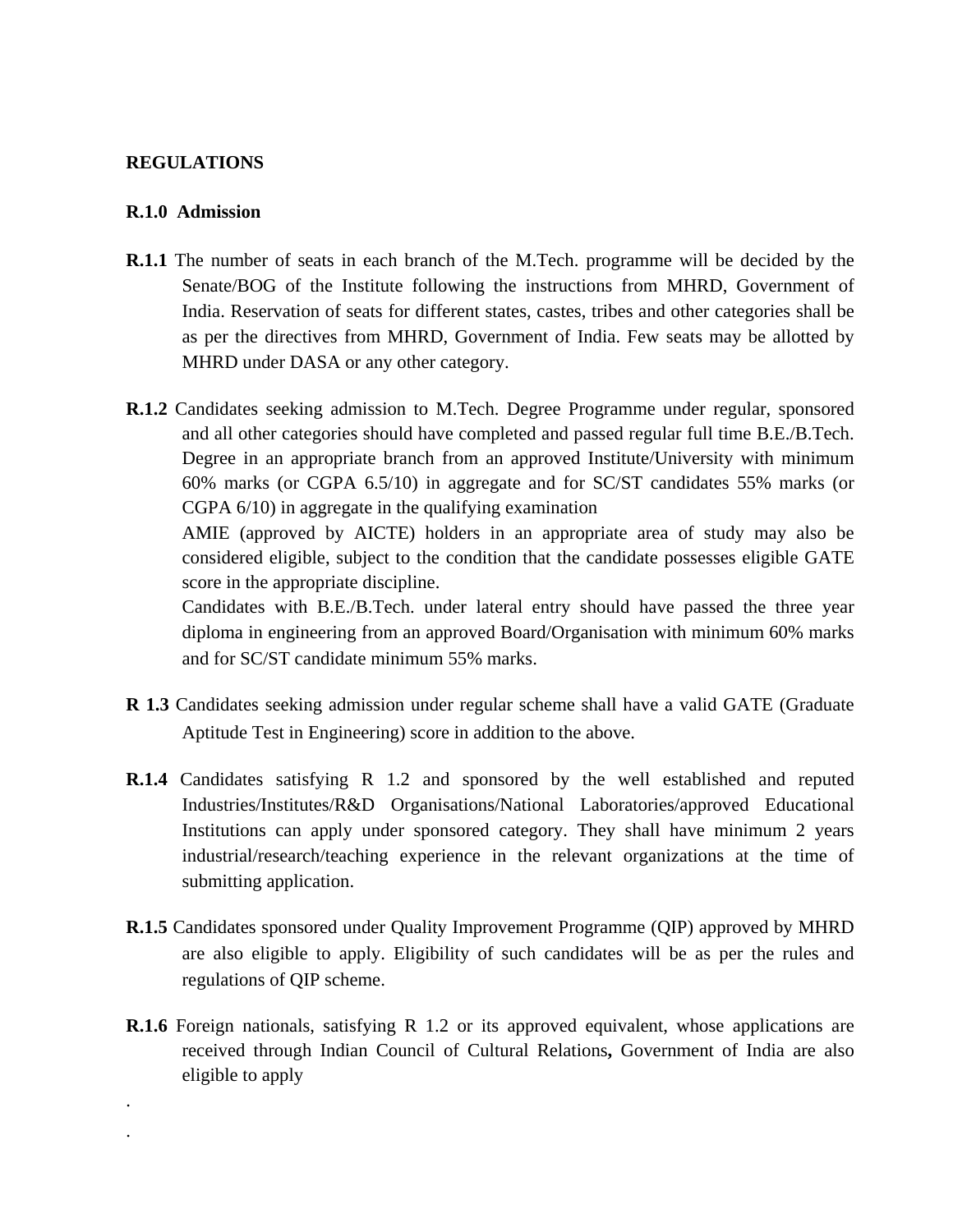- **R.1.7** The eligibility criteria for admission including the minimum GATE score required for admission as full time regular students will be decided by the Institute or any other body or organization entrusted for the admission by MHRD/ the Senate of the Institute and will be published in the admission brochure.
- **R.1.8** Reservation Policy as decided by the BOG following the directives of MHRD will be followed.
- **R.1.9** Chairman of the Post-graduate Admissions Committee nominated by the Chairman, Senate will decide on the operational aspects of selection of candidates based on the criteria laid down by the Senate of the Institute.
- **R.1.10** Vacancies, if required to be filled up after the admission date will be decided by the Chairman, Senate in line with the Institute norms published and reported to the senate for post-facto approval.
- **R.1.11** Normally, a candidate is allotted a branch of study at the time of admission. However, change of branch may be permitted before the closure of admission depending upon the merit of the candidate and availability of vacancies.
- **R.1.12** The fee structure is as decided by the BOG following the directives of MHRD from time to time.
- **R.1.13** If at any time after admission, it is found that a candidate has not fulfilled any of the requirements stipulated by Institute or any other body or organization entrusted for the admission by MHRD/ the Institute, the Dean (Academic) may revoke the admission of the candidate and report the matter to the Senate.
- **R.1.14** In all matters related to admission to the M.Tech programme, the decision of the Institute and its interpretation given by the Chairman, Senate shall be final and binding.

# **R.2.0 Structure of the M.Tech. Programme**

- **R.2.1** The programme of instruction for each stream of specialization will consist of :
	- i. Core courses (compulsory)
	- ii. Elective courses

.

- iii. Laboratory/Seminar/Mini Project/Design/Drawing/Industrial Training &
- iv. Project work and dissertation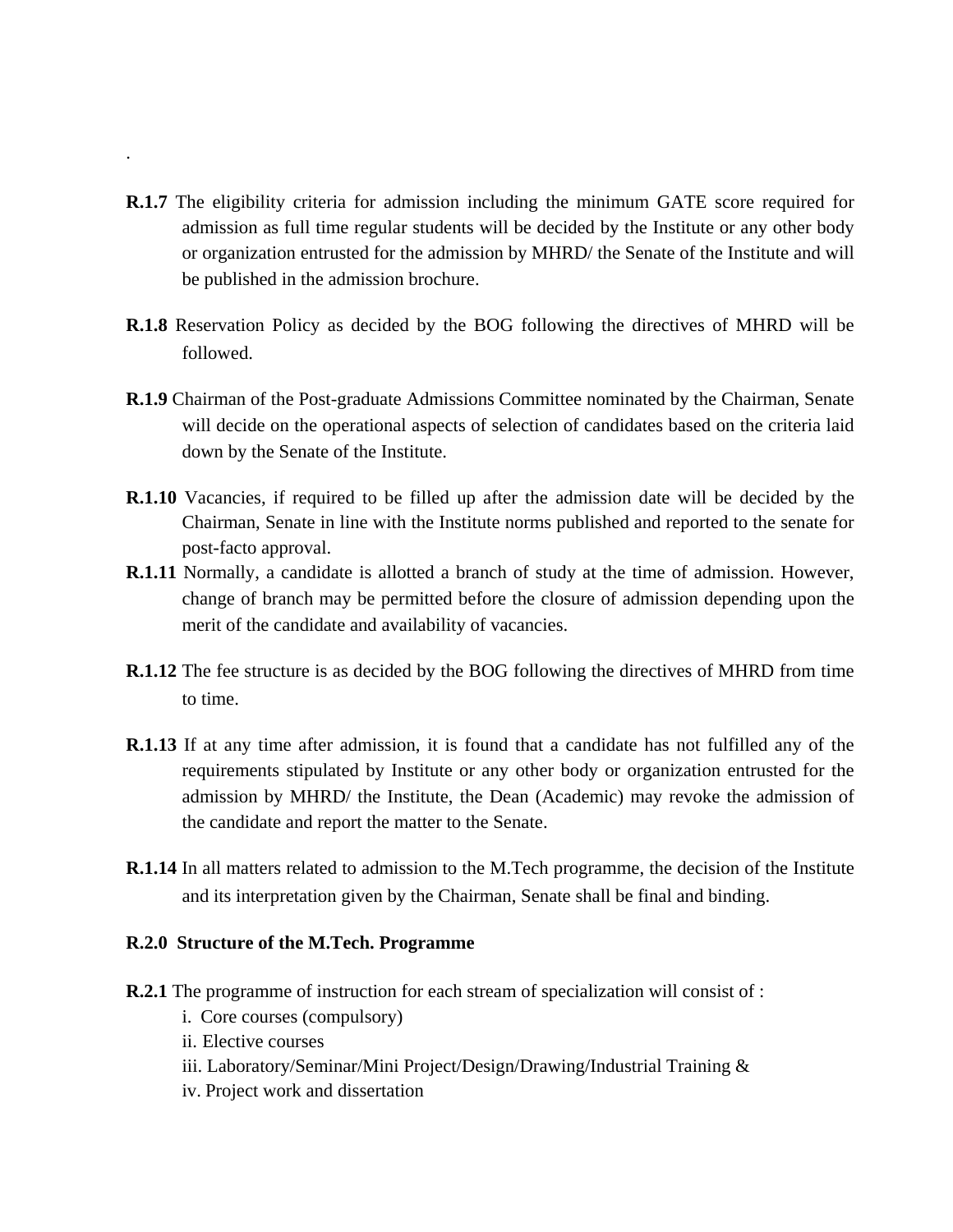- **R.2.2** Every stream of specialization in the programme will have a curriculum and syllabi for the courses approved by the Senate. Curriculum revisions, when required, will be proposed by a committee nominated by the Dean (Academic). All revisions shall be recommended by the Department Consultative Committee (DCC) of the concerned departments and approved by the Senate.
- **R.2.3** The curriculum for any stream of specialization shall have a minimum total of 60 credits for successful completion of the M.Tech. programme**.**
- **R.2.4** The complete programme will be of 4 semesters' duration**.** The academic programmes in each semester for any stream of specialization may consist of course (core and/or electives) work and/or laboratory/seminar/project/industrial training as specified in the approved curriculum.
- **R.2.5** Credits will be assigned to the courses based on the following general pattern:
	- i. One credit for each lecture period
	- ii. One credit for each tutorial period
	- iii.One credit for each laboratory or practical session of two periods
	- iv. Two credits for each laboratory or practical session of more than two periods
	- v. Credit for the seminar, project work and industrial/practical training will be as specified in the approved curriculum.
- **R.2.6** A student will have to register for all the core courses listed in the curriculum of his/her selected area of specialization and successfully complete all of them. However, Department Consultative Committee (DCC) may give recommendation to a student based on the his/her request not to register for some of the core courses and substitute them by some other courses (of equal credits) depending on the courses successfully completed by the student in the undergraduate programme at NITs or IITs within a period of two years. This needs approval from the Dean (Academic).
- **R.2.7** Elective courses will have to be taken from the courses offered in a particular semester from among the list of approved courses as per the curriculum.
- **R.2.8** Departments have to offer all the core courses prescribed in the curriculum for any semester. Sufficient number of elective courses shall also be offered in line with the curriculum. Number of elective courses and other courses, if any, from the curriculum, to be offered in any semester can be decided by the DCC based on the requirement/preregistration data.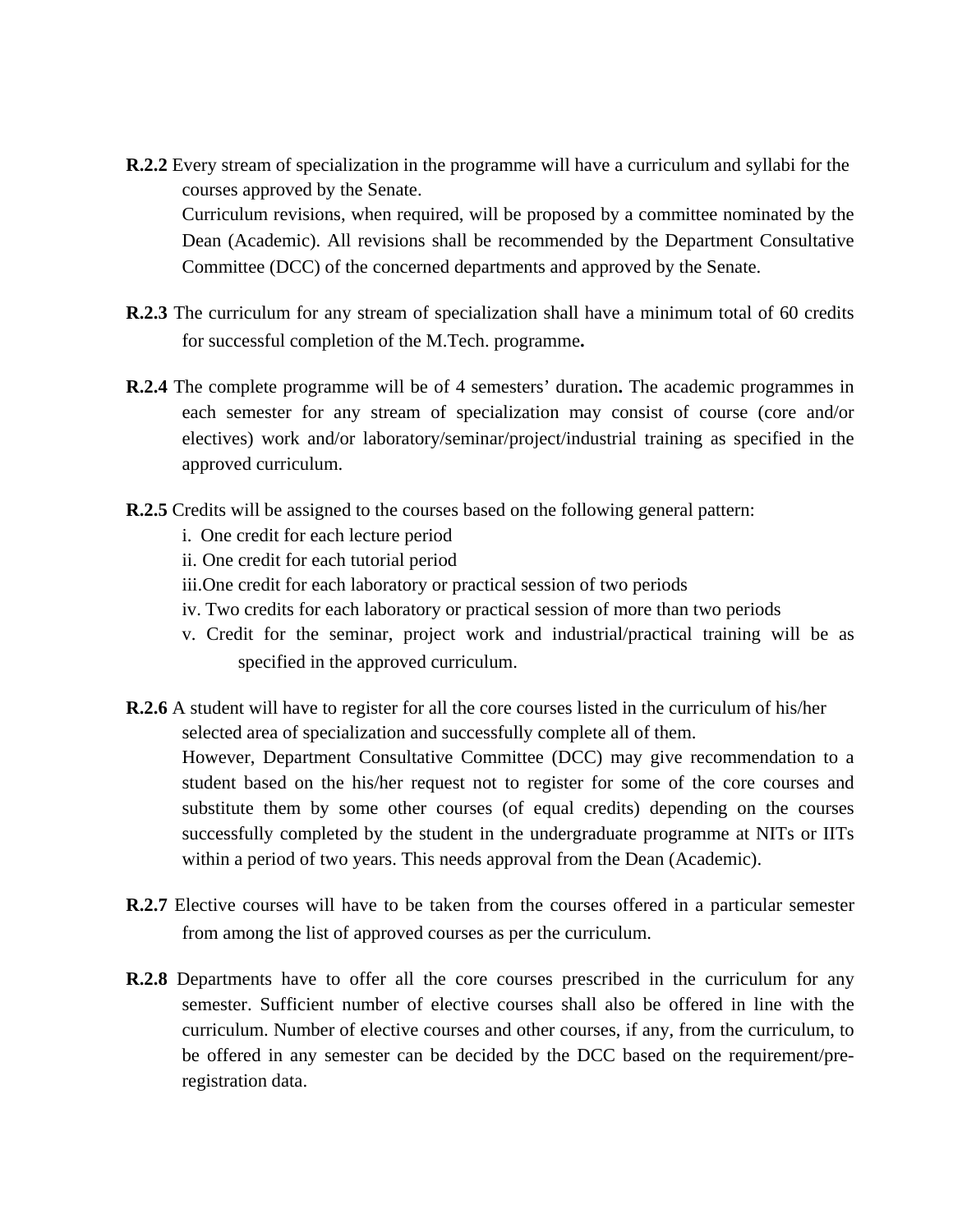**R.2.9** A Student who has acquired the minimum number of total credits for the award of the degree will not be permitted to register for more courses to improve his cumulative grade point average (CGPA) after completion of the course and project requirements.

However, during the third semester, along with the project, a student can register for a maximum of two courses in addition to the project/thesis as per curriculum*.* These two additional courses permitted will be inclusive of any courses in which he/she has failed in the earlier semesters or inclusive of any courses already prescribed in the third semester in the curriculum. The additional courses may be for the purpose of improving their CGPA, but such courses once taken cannot be cancelled if the student failed to improve the CGPA. No additional courses other than failed courses will be allowed in the fourth semester. The total number of credits for such students who take additional courses will be as per **R.5.3.**

Students who take courses in the third or fourth semesters will not be normally permitted to do their project work outside as per **R.10** below.

**R.2.10** The medium of instruction, examination, seminar & project reports will be English

# **R.3.0 Programme Coordinator (PC)**

**R.3.1** To help the students in planning their courses of study and for getting general advice on the academic programme, the concerned department will assign a 'Programme Coordinator' for each M.Tech. programme. In the case of M.Tech. programmes having more number of students, the Programme Coordinator in consultation with the HOD may avail the services of a few Faculty Advisers (FA). However, PC will be the overall in charge for all matters concerning the students' work and progress.

In Departments offering more than one M.Tech. programmes, one of the Programme Coordinators will act as the Coordinating Programme Coordinator who will assist HOD in the admission process etc and coordinate general matters of all M Tech programmes in the Department.

Students shall first approach their PC for all kinds of academic advices, course registrations, leave and all academic/study related matters in the Institute. Whenever required, he/she shall provide necessary advice to the students. PC shall make appropriate recommendations or remarks on the applications submitted by the students before forwarding to HOD/other concerned officials.

PC will keep the complete record of academics, attendance /leave, disciplinary actions if any, and any other relevant data of the students assigned to him/her.

# **R.4.0 Class Committee**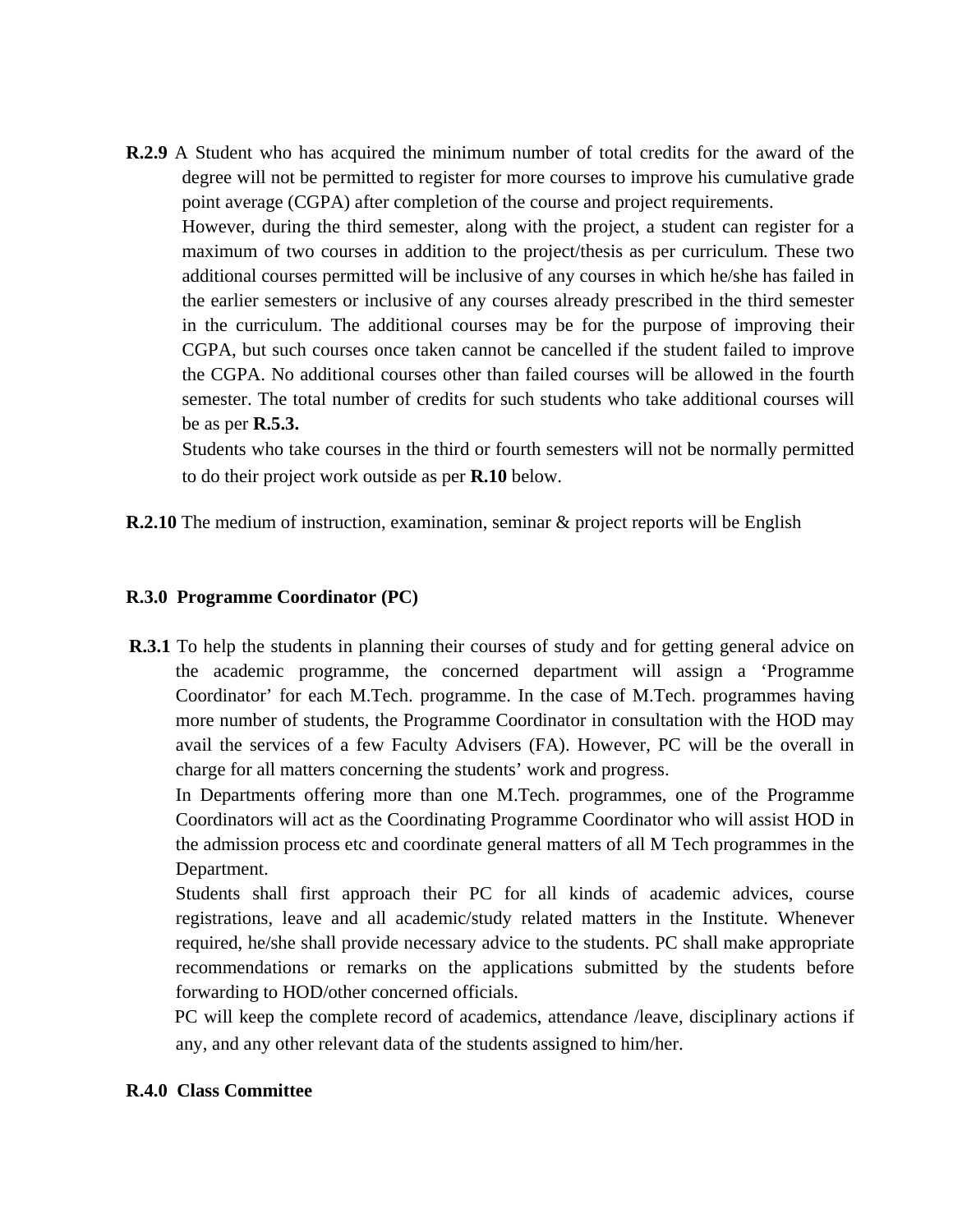**R.4.1** For Semester I and II of M.Tech., a Class Committee for each programme will be constituted by the Head of the Department as follows:

Chairperson : Professor or a Senior Faculty member/Programme Coordinator of the concerned M.Tech. programme nominated by the HOD.

- Members : 1) All course faculty handling classes/courses for the M.Tech. programme.
	- 2) Programme Coordinator of the concerned M.Tech. programme, if he/she is not the Chairman.
		- 3) One or two student members as representatives from the M.Tech. programme, nominated by the PC/HOD.
- **R.4.2** The term of the Class Committee shall be one semester.

The Director and Dean (Academic) or his/her nominee or HOD shall have the right to be present in any class committee meetings. The Chairman of the committee shall record the proceedings of each meeting and communicate a copy of each meeting to the concerned HODs for any further actions.

**R.4.3** The responsibilities of the Class Committees include the following:

- i) Finalise the evaluation/assessment /course plan submitted by the course faculty
- ii) Review periodically the progress of the classes and with attendance of the students,
- iii) Identify students with poor performance in the tests and low attendance. The list of such students shall be reported to the PC. These students shall be motivated or given necessary advice/warning through PC/HOD.
- iv) Discuss problems concerning the conduct of the classes with reference to the curriculum and syllabi and make suitable suggestions and recommendations. These points shall be communicated to Dean (Academic) by the Chairperson.
- v) Any other academic matters related to the concerned class.
- vi) Arrange/coordinate makeup examinations, if any, by the Chairperson of the class committee for students in coordination with the examination cell.

Finalization of the semester results (without the student members). Final results will be submitted to the academic section in the prescribed format, published in the web/notice board, copy given to PC and HOD by the Chairperson of the class committee.

**R.4.4** The method of evaluation/assessment /course plan will be decided by the concerned Course faculty/ Course Coordinator and will be announced in the class in the beginning of the semester. These details will be presented/ discussed in the first class committee (to be conducted within two weeks from the beginning of the semester) by the course faculty and modifications if any, based on the discussions shall be made. All such records shall be filed and kept by the Chairman of the class committee.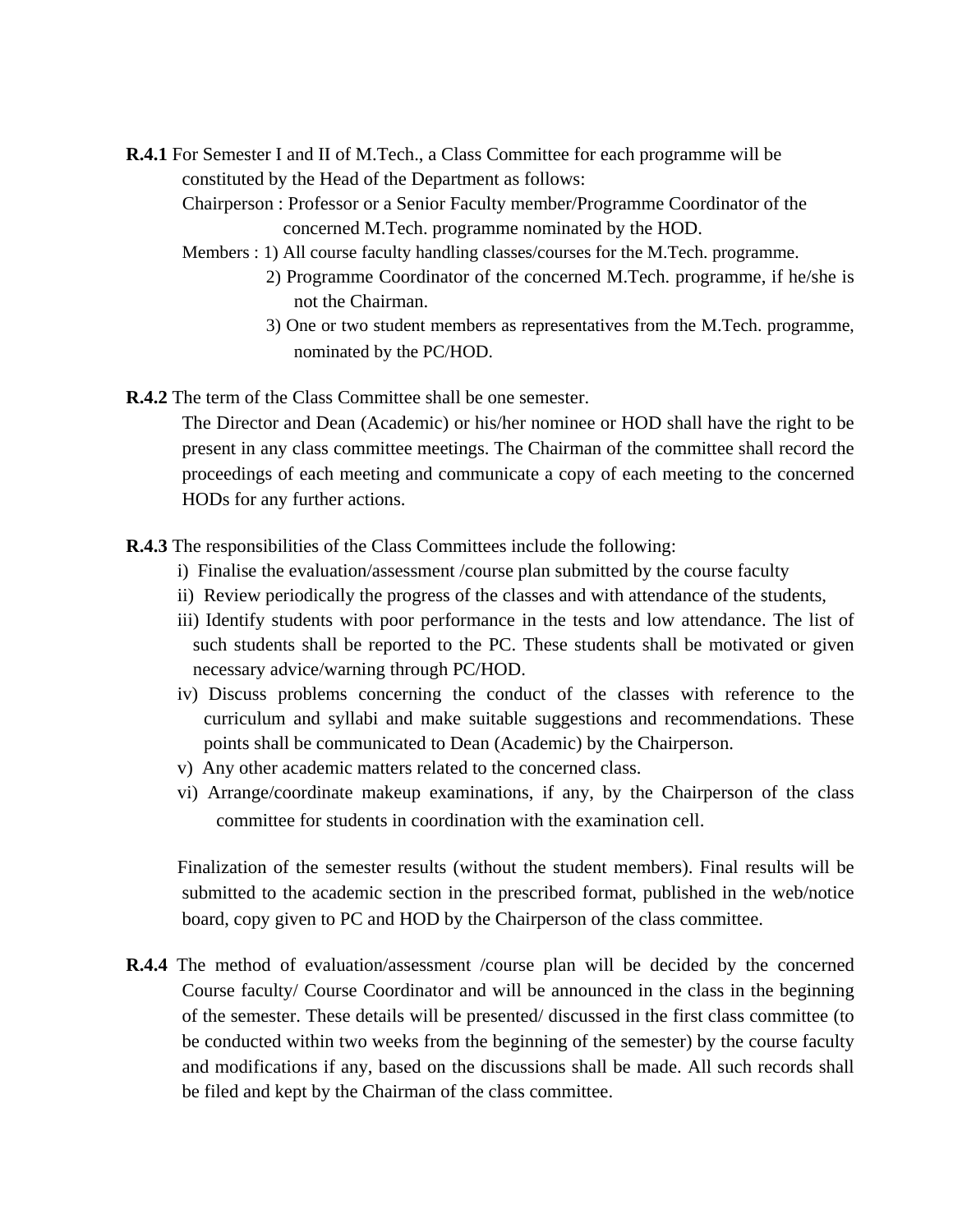**R.4.5** The class committee is required to meet at least twice in a semester once at the beginning of the semester and another after the end-semester examination to finalize the grades.

### **R.5.0 Registration & Enrolment**

- **R.5.1** For the first semester every student has to enroll and register for the courses he/she intends to undergo once he/she is admitted by the admission office and joins the department. The concerned Programme Coordinator will guide the students in the registration process.
- **R.5.2** For the subsequent semesters, registration and enrolment shall be done at the beginning of the semester as per the schedule and procedure announced by the academic section.

A student shall be eligible for enrolment only if he/she completely satisfies the minimum requirement to continue the programme as per rule **R.6.0** and shall be permitted to enroll only if (i) he/she has cleared all the dues in the Institute, hostel  $\&$  library up to the end of the previous semester and (ii) he/she is not debarred from enrolment by a disciplinary action of the Institute (iii) he/she has paid all the tuition fees and all other relevant fees, if any, prescribed by the Institute.

Students shall complete formalities like teaching evaluation of the courses registered in the previous semester, pre-registration etc, if any, as notified by the academic section before the registration into the next semester.

Students shall submit the course registration form duly filled in, in consultation with his/her PC, fee receipt and registration chit or any other forms in the prescribed format with all necessary enclosures, as required and notified by the academic section.

If for any compelling reasons a student is unable to register on the day of registration, he/she can register on or before the late registration day specified in the academic calendar on payment of late registration fee together with the usual fees.

- **R.5.3** Maximum number of courses that can be registered by a student in any semester corresponds to the total courses prescribed for the semester as per curriculum plus two courses (or 6 credits). See also **R 2.9**
- **R.5.4** Student has to ensure that his/her name is included in the list of registered students with each course faculty at the beginning of the semester on the first instructional day itself. If not, he/she has to contact PC.
- **R.5.5** Course adjustment by adding/dropping course(s) to/from the initial registration is permitted on valid reasons, within three weeks of the commencement of the semester *or as mentioned in the academic calendar*, *whichever is earlier*, with the written approval of his/her PC and HOD.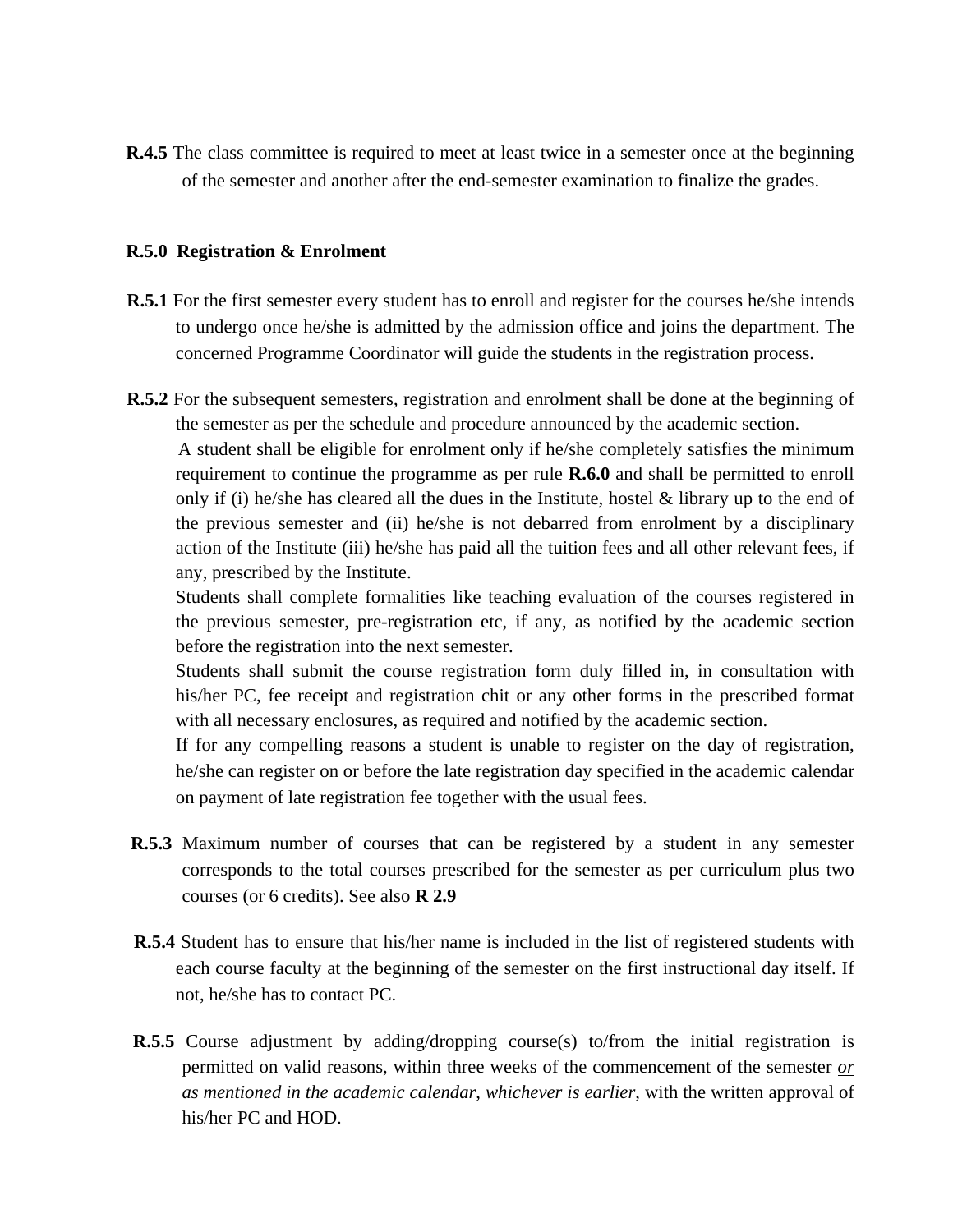However the student should ensure that the total number of credits registered for in any semester should satisfy the maximum and minimum credits limits as per rule **R.5.3** and also should enable him/her to earn the minimum number of credits per semester as per **R.6.0** .

Courses dropped will have to be taken when they are offered in the following semesters, if they belong to the list of core courses, which are compulsory.

# **R.6.0 Minimum Requirement to Continue the Programme**

.

- **R.6.1** A student should have earned not less than **10 successful credits and a SGPA of 4.0 or above** in the first semester, **20 successful credits and a CGPA of 4.0 or above** at the end of second semester and **30 successful credits and a CGPA of 5.0 or above** at the end of third semester; failing to satisfy this requirement, the student will be asked to leave the programme anytime after first, second or third semester, appropriately.
- **R.6.2** The above stipulation can be relaxed if the student is permitted by the Dean(Academic) to discontinue temporarily any semester on medical reasons, based on his/her request with the recommendation of PC,HOD and DCC.

# **R.7.0 Maximum Duration of the Programme**

**R.7.1** A student is, normally, expected to complete the M.Tech. programme in four semesters. The Maximum duration to complete the M.Tech. programme is **five years** from the date of admission. This is inclusive of all the periods including the period of temporary discontinuation or any other period of absence permitted.

# **R.8.0 Temporary Discontinuation**

**R.8.1**. A student may be permitted by the Dean (Academic) to discontinue temporarily from the programme for a semester or a longer period for reasons of ill health or other medical reasons, based on the recommendation from PC and HOD.

In case of ill health or other medical reasons, students must produce a medical certificate from a Registered Medical Practitioner stating that he/she is not in a position to continue with the studies temporarily specifying the period, and the same should be duly endorsed by the Institute medical officer.

Normally, a student shall be permitted to discontinue from the programme only for a maximum duration of two semesters.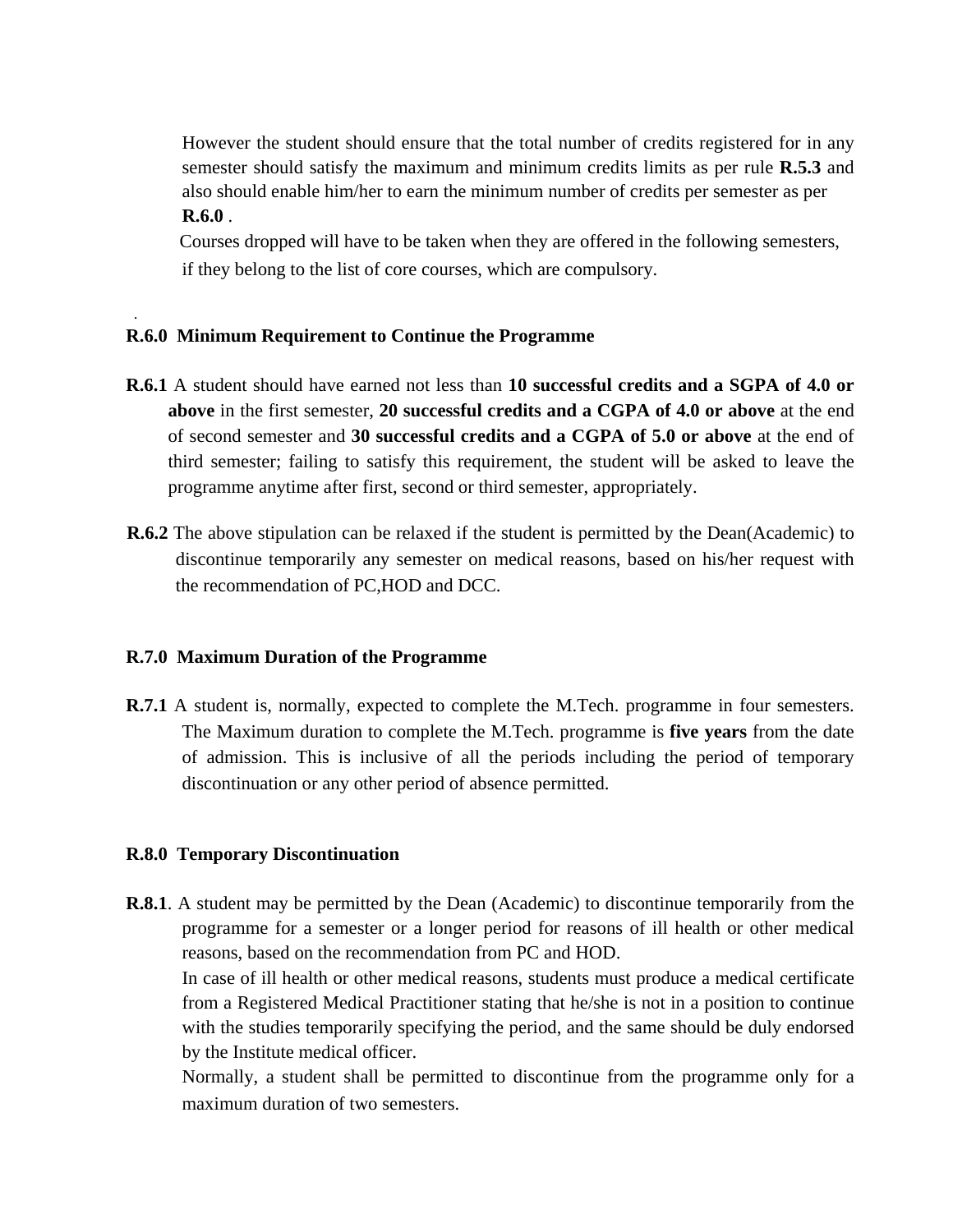**R.8.2** In case of change in the curriculum/ syllabus, a student has to register for the approved equivalent courses (meeting the same credits) as per the revised curriculum/syllabus in line with the advice of PC, whenever he/she is allowed to continue the programme after the period of discontinuation.

# **R.9.0 Discontinuation from the Programme to Take up a Job**

**R.9.1** Students may be permitted to discontinue the programme and take up a job provided they have completed all the course work (except major project) prescribed in the approved curriculum**,** subject to rules and regulations for the award of the financial support in force in the Institute.

The project work can be done during a later period either in the organization where they work if it has R and D facility, or in the Institute. Students desirous of discontinuing their programme at any stage after the successful completion of course work (except major project) with the intention of completing the major project work at a later date should submit application with details (copy of employment offer, plan of completion of their project etc) to the Dean (Academic) through PC/HOD with the recommendation from DCC, for the approval.

**R.9.2** When the students are planning to do the project in the organization with R and D facility where they are employed, they shall submit a separate application as per rule **R.10.4**. When students are doing project along with the job in the organization (with R and D facility) where they are employed, the project work shall be completed in four semesters normally (two semesters of project work along with the job may be considered as equivalent to one semester of project work at the Institute). Extensions may be granted based on requests from the student and recommendation of guide/PC such that he/she will complete the M Tech programme within five years from the date of admission as per **R.7.0**.

Method of evaluation and grading of the project will be the same as per **R.21.0**

- **R.9.3** When the students (who have been permitted to discontinue the programme to take up a job) are planning to do the project in the Institute, they shall submit an application (along with the permission to carry out the project work at the Institute from the employer) to the Dean (Academic) with recommendation of PC/HOD for permission to do the project. The project work shall be done as full time students in the Institute and can be completed in two semesters.
- **R.9.4** No financial support (if any) from the Institute will be available from the date of discontinue to all such students. Fees to be paid will be decided, as per the Institute rules, by the Dean (Academic).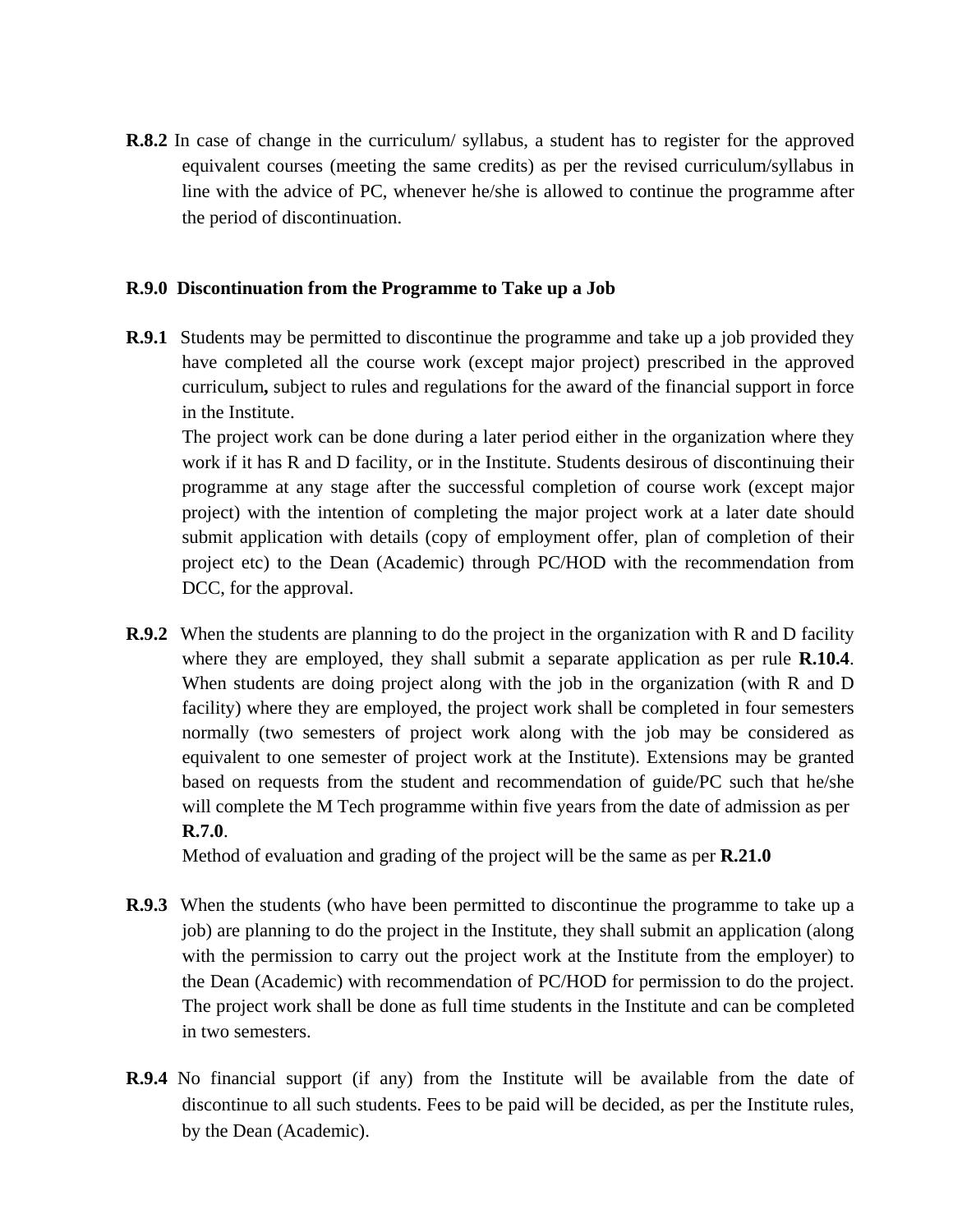# **R.10.0 Project Work in Industry or other Organisations**

- **R.10.1** Sponsored candidates from Research and Development Organizations/Industries which have facilities for research work in the area proposed, may be permitted to carry out their project work in the parent or similar organizations/Industries, only if they have successfully completed the course work prescribed in the approved curriculum and received permission from the parent organizations/Industries for the same.
- **R.10.2** Students who receive fellowship in a research project in an organistaion or internship in an industry can pursue their main project work at the organization/industry only if they have successfully completed the course work prescribed in the approved curriculum.
- **R.10.3** All other categories of students are permitted to do the project work in R&D Organizations/Industries which have facilities for research work in the area proposed, only under the following conditions:
	- (i) Students have completed successfully the course work prescribed in the approved curriculum.
	- (ii) Facilities within the Institute are not sufficient to carry out the proposed project work and facilities in other institutions are required continuously. (A certificate clearly stating the requirement and facilities available/not available with the Institute, issued by the faculty guide and a certificate stating the facilities available in the proposed organization and the time period for which the facilities shall be made available to the student, issued by a competent authority from the organization/Industry shall be submitted by the student along with the application)
- **R.10.4** DCC shall examine the requests submitted from all such students with the recommendation from PC along with following documents:
	- (i) Details of the proposed work
	- (ii) Work plan of completion of project
	- (iii) Name of R&D Organization/Industry in which the project is to be carried out
	- (iv) Letter from the competent authority from the Organization/Industry granting permission to do the project with or without fellowship/internship.
	- (v) Name and designation of an external guide from the proposed Organization/Industry (Scientists or Engineers with a minimum post graduate degree in the related area) and his/her profile with consent.
	- (vi) Name of a faculty member of the Institute as internal guide with his/her consent.
	- (vii) Certificate clearly stating the requirement and facilities available/not available with the Institute issued by the faculty guide and a certificate stating the facilities available in the proposed organization and the time period for which the facilities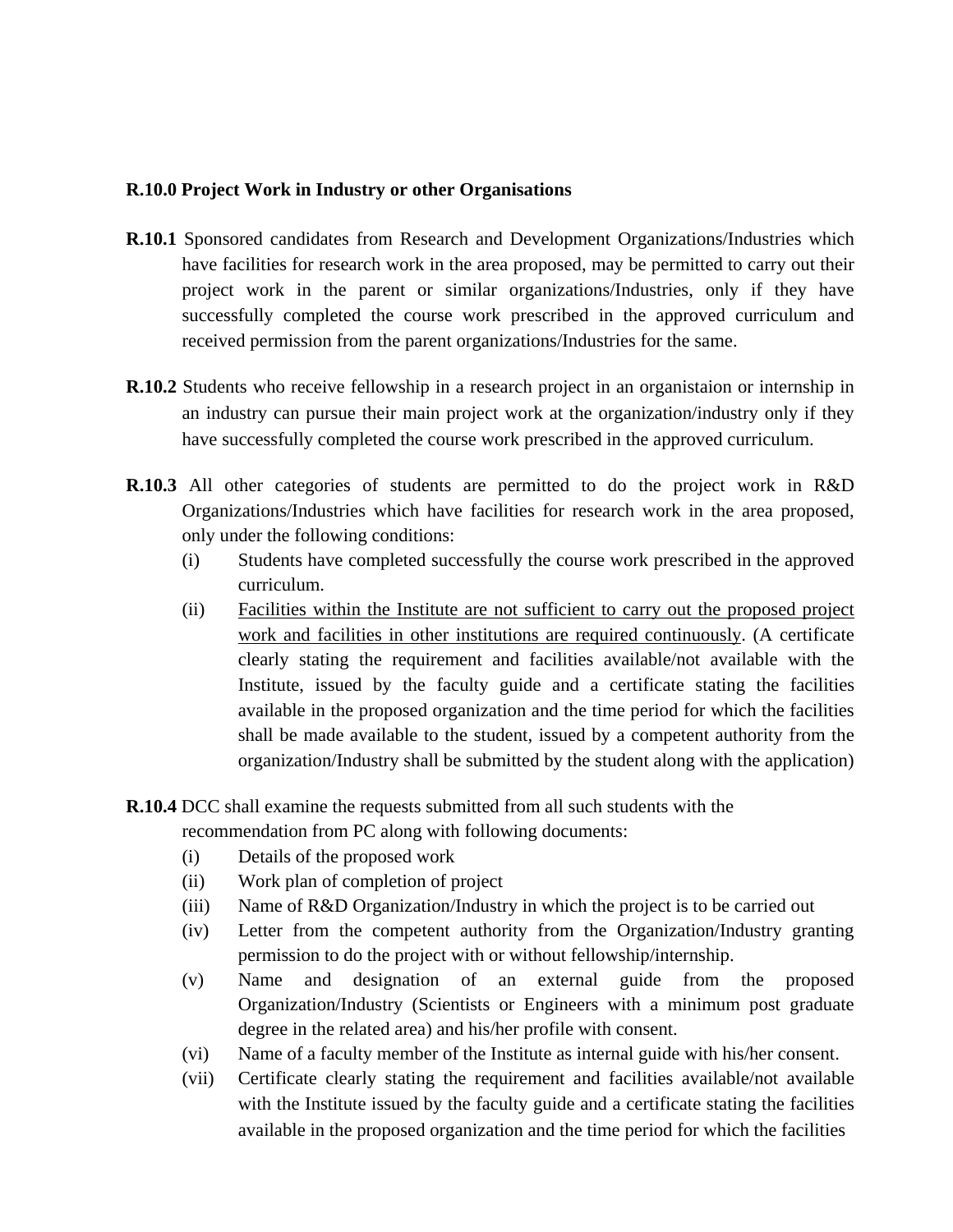shall be made available to the student, issued by the competent authority from the organization/Industry (Only for students as per R 10.3).

Dean (Academic) will grant the approval based on the recommendations from DCC.

**R.10.5** The students who are permitted to do the project work in an industry as per **R.10.1** – **R.10.3** will have to pay the tuition and other relevant fees to the Institute as per rules. They will not be eligible to receive any financial support from the Institute during this period, if they are receiving any financial support from the organistaion/industry in which they are doing the project work.

# **R.11.0 Discipline**

- **R.11.1** Every student is required to observe a disciplined and decorous behaviour both inside and outside the campus and not to indulge in any activities, which shall tend to bring down the prestige of the Institute.
- **R.11.2** Any act of indiscipline or misbehaviour of a student reported to the Dean (Academic) shall be referred to a Discipline & Welfare Committee constituted by the Chairman, Senate. The Committee shall enquire into the charges and decide suitable punishment, if the charges are substantiated. The Committee will also authorize the Dean (Academic) to implement the decision.
- **R.11.3** The punished students, if any, may appeal to the Chairman, Senate, whose decision shall be final & binding in all respects.
- **R.11.4** Ragging of any nature is a criminal and non-bailable offence. Involvement in ragging shall lead to stringent punishment, including imprisonment as per the law of the land. A student, whose involvement in ragging is established, shall be summarily dismissed from the Institute. Each student of the Institute, along with his/her parent, is required to give an undertaking in this regard and the same is to be submitted at the time of registration.

# **R.12.0 Attendance and Leave**

**R.12.1** Students must attend all the classes for the courses which are registered by him/her without fail. If he/she cannot attend any class due to sickness or due to any unavoidable circumstances, same shall be informed to the course faculty and PC in advance, if possible or at the earliest. Student shall submit leave applications with recommendations of PC to the HOD in advance, if possible or at the earliest.

Application for medical leave, supported by medical certificate from a registered medical officer with the endorsement by the Institute Medical Officer, shall reach the HOD with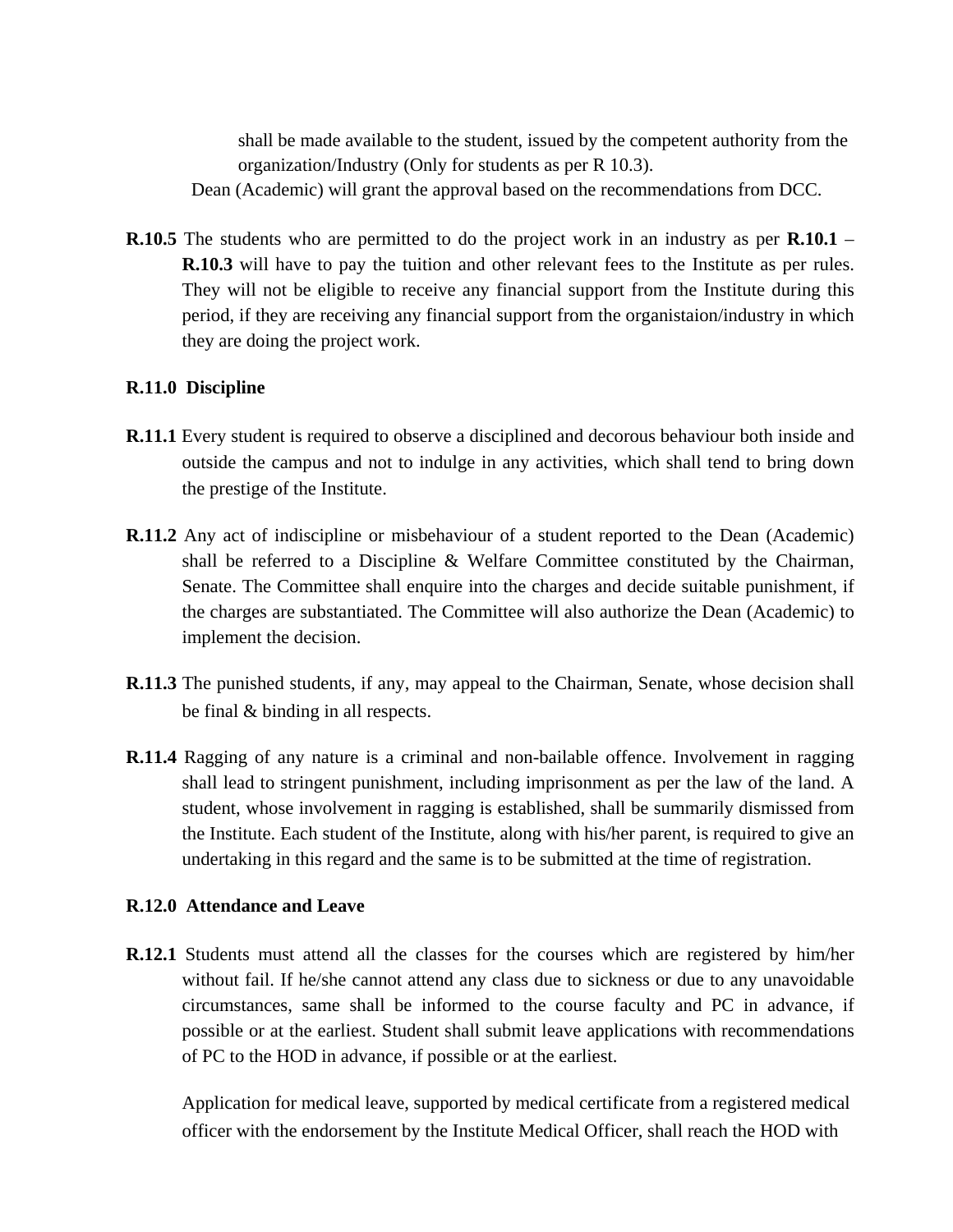recommendations from PC, within seven days after returning from leave or, on or before the last instructional day of the semester, whichever is earlier.

Every member of the faculty handling a class shall record attendance during all hours of instruction. The course faculty of the course is required to finalize the attendance on the last instructional day of the course in the semester.

**R.12.2** Students are eligible for: (i) casual leave of 8 days/ semester in addition to the period of vacation, if any, notified by the Dean (Academic) for M Tech students. (ii) leave on medical grounds duly supported by medical certificate from a registered medical officer with endorsement from Institute medical officer upto 7 days/ semester (iii) duty leave upto 30 days/year for data collection/testing /measurements/attending workshops/conferences/presenting their papers etc in connection with their project. Additional period of duty leave, if required, may be sanctioned by Dean (Academic) based on the recommendation of guide/HOD.

All leave applications shall be submitted with supporting documents to the HOD with the recommendations of PC/guide.

**R.12.3** The percentage of attendance calculated on the last instructional day shall be indicated by a letter code as given below and shall be reported to the class committee.

# **Attendance rounded to Code**

90% and above : **H** 80% and above but less than 90% : **N** Less than 80% : **L**

The percentage shall be calculated for the classes conducted from the date of the beginning of the classes in the semester as per academic calendar. In case of late admission of first semester students, it may be counted from the date of his/her admission.

- **R.12.4** A student whose attendance is less than 80% for a course (L grade) is not eligible to appear for the end – semester examination for that course, if he/she has not been sanctioned condonation of shortage of attendance as per rule **R.12.6.**
- **R.12.5** The details of all students who have attendance less than 80% in a course (L grade) shall be announced by the course faculty on the last instructional day in the class. These details shall be sent to the concerned PC/HODs.

**R.12.6** Those with L grade, but having 80% or more attendance for the period other than their medical leave may be considered (only leave applications already submitted and approved by HOD will be considered) for condonation of shortage of attendance provided the overall attendance in the course including the period of illness does not fall below 50%. Application for condonation recommended by the Program Coordinator and concerned course faculty is to be submitted to the HOD on or before the last instructional day of the semester/or on a date indicated by the department. HOD, depending on the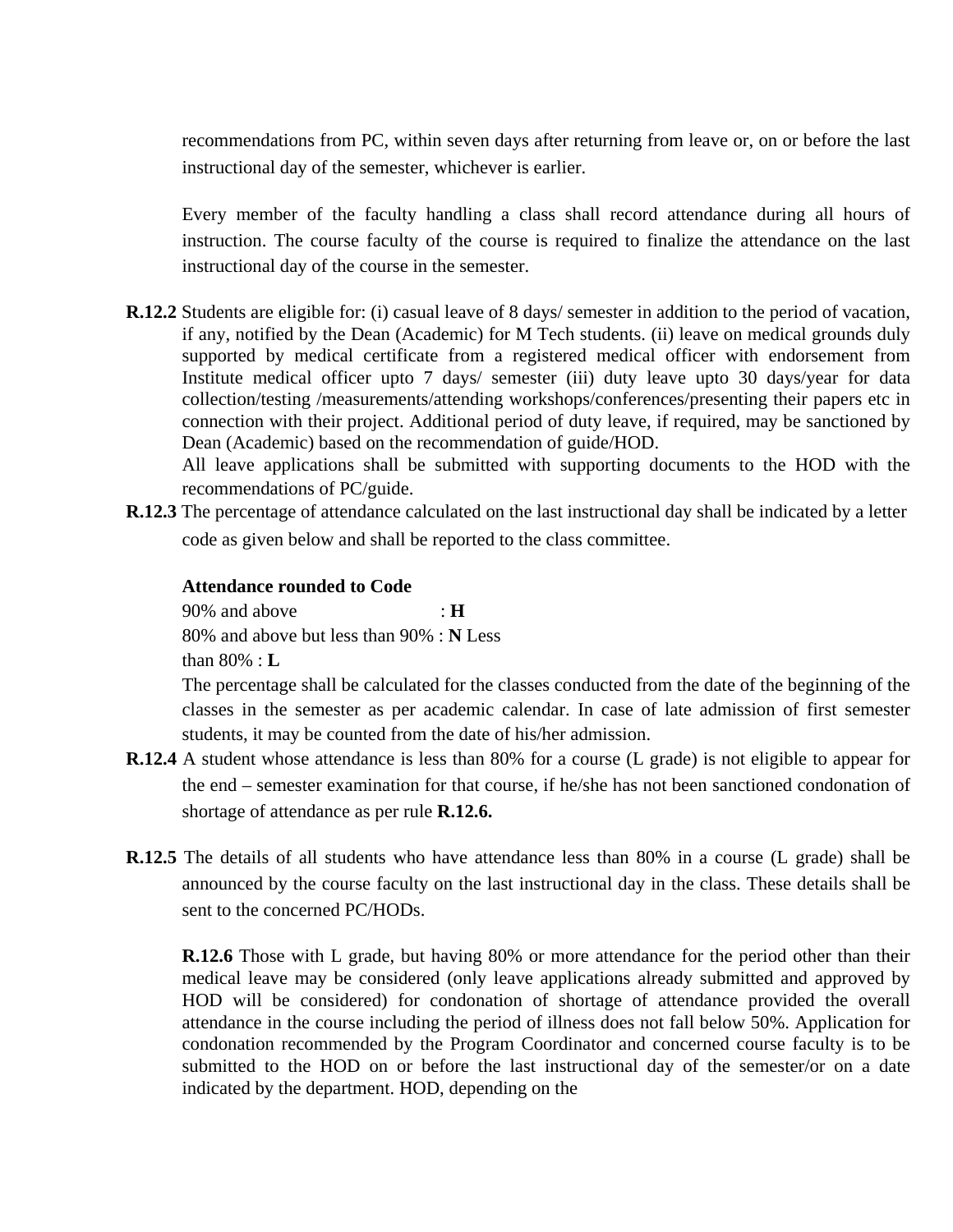merit of the case may permit the student to appear for the end semester examination. List of such students permitted to appear for the end semester examination will be published in the department (by HOD) with details to PC. PC shall arrange copies of the same to the concerned course faculty, faculty I/c of examinations and Chairman of the Class committee. All the records shall be kept with PC in the department.

A student shall be eligible for this concession at most once during the entire degree programme.

- **R.12.7** As an incentive to those students who participate in extra curricular activities such as Tathva and Ragam, and those who represent the Institute in sports & games, cultural/ technical events or festivals *outside the Institute*, and those attended in the Institute placement process, a relaxation of up to 5% attendance shall be given, subject to the condition that these students get *prior approval from the following faculty*
	- 1. Tathva Faculty Convener (Tathva)
	- 2. Ragam/ cultural events or festivals (inside/outside NITC)– Staff Advisor (Cultural)/Dean (Students Affairs)
	- 3. Presenting Technical Papers/ Attending Technical Festivals- Faculty Advisor/HOD concerned.
	- 4. Sports & Games- Faculty in charge of sports & games (Physical Education)
	- 5. Final placement /internship selection process in the Institute through Training & Placement (T & P) (Professor, T & P)

All students participating in extra curricular activities such as Tathva and Ragam, and those who represent the Institute in sports & games, cultural festivals and technical festivals *outside the Institute* and attended final placement / internship selection process in the Institute through T & P, are advised to get approval for their duty period from the concerned officials, prior to the programme or event. Students participating /attending in the above, are advised to collect the duty /attendance certificates (if any) from the above appropriate authority immediately after the activity/programme.

The students who wish to apply for this condonation are required to fill up the necessary form and get it signed by the above appropriate authority. All such applications recommended by the concerned PC shall be submitted to HOD on or before the last day for the application for condonation in the semester as per the academic calendar or on a date indicated by the Department for the same, which ever is later. HOD, depending on the merit of the case may permit the student to appear for the end semester examination. List of such students permitted to appear for the end semester examination will be published in the department (by HOD) with details to PC. PC shall arrange copies of the same to the concerned course faculty, faculty I/c of examinations and Chairman of the Class committee. All the records shall be kept with PC in the department.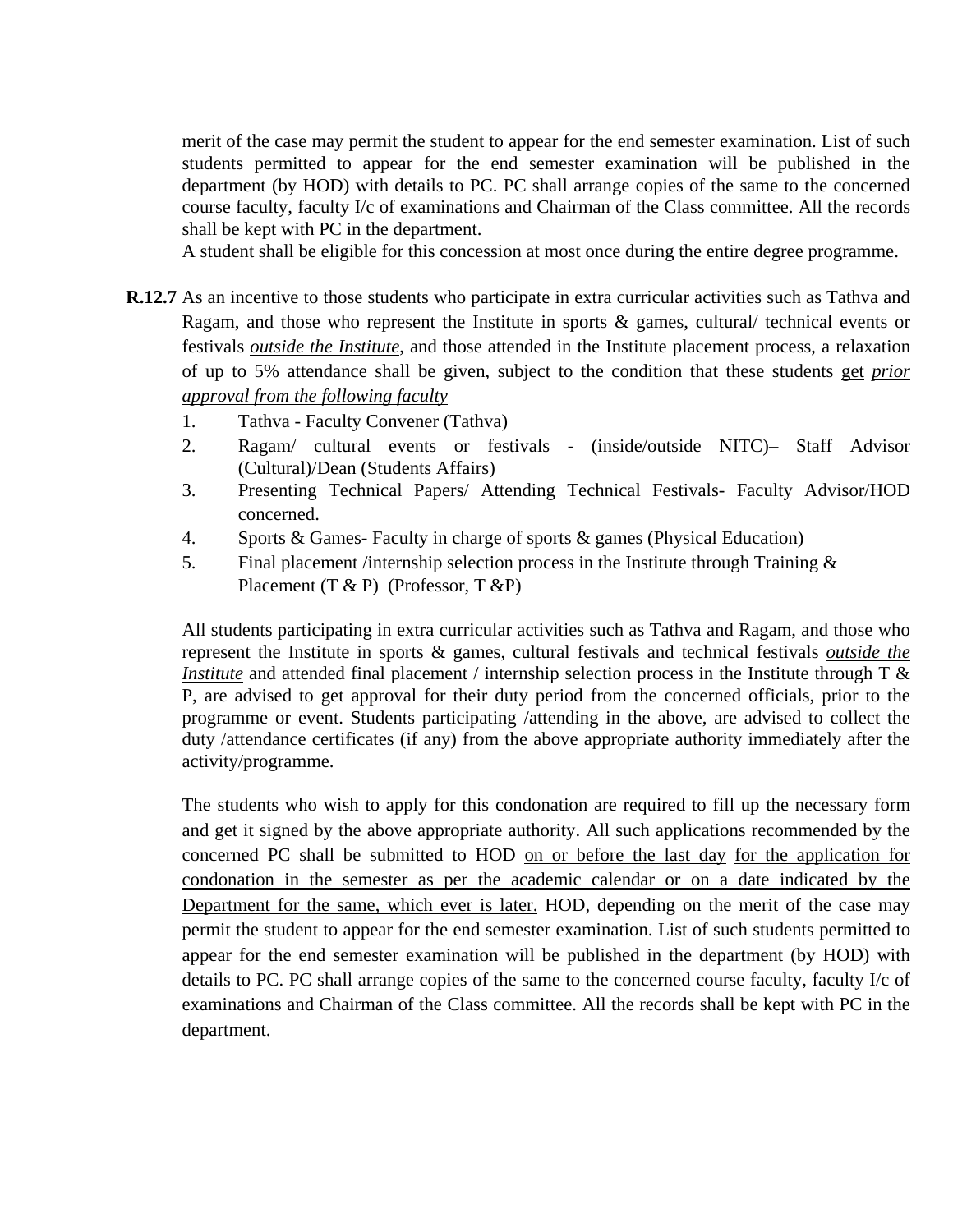### **R.13.0 Assessment Procedure**

**R.13.1** The Senate shall decide the assessment procedure from time to time. It shall be based on the system of tests/ assignments/tutorials/presentations/course projects/reports etc and end semester examinations in each course in each semester.

### **R.14.0 System of Tests/ Assignments/Tutorials**

**R.14.1** A minimum two tests (of minimum one hour each) are mandatory for lecture based courses and for courses where lectures are clubbed either with practical or drawing or projects etc. Number of assignments/tutorials/presentations/course projects/reports etc shall be decided by the course faculty

The details of weightage of marks for the two tests and other items like assignments tutorials/presentations/course projects/reports shall be decided by the course faculty. This will be announced in the class at the beginning of the semester and will be presented in the Class Committee, and modifications, if any, based on the discussions shall be made by the course faculty.

For laboratory/practical /drawing courses, the method of assessment shall be based on tests and the performance of students in the regular laboratory/practical/ drawing classes and will be decided by the course faculty. This will be announced in the class at the beginning of the semester and will be presented in the Class Committee and modifications if any based on the discussions shall be made by the course faculty.

All such records shall be filed and kept by the chairman of the class committee.

## **R.15.0 End - Semester Examination**

**R15.1** There shall be one end semester examination of minimum three hours duration for each lecture course and for each course where lecture clubbed either with practical or drawing or projects etc. For laboratory/practical/ drawing courses, end semester examination is not mandatory.

### **R.16.0 Weights**

**R.16.1** For all lecture courses and for all courses where lecture clubbed either with practical or drawing or projects etc., the end semester examination shall carry appropriate weight (normally between 40-60%) as per the curriculum. The remaining weight is for other components like tests /assignments/tutorials/course projects etc. For courses where the lectures are clubbed either with practical or drawing or projects etc. assessment procedure shall be a properly weighted combination of those for lecture and those for practical or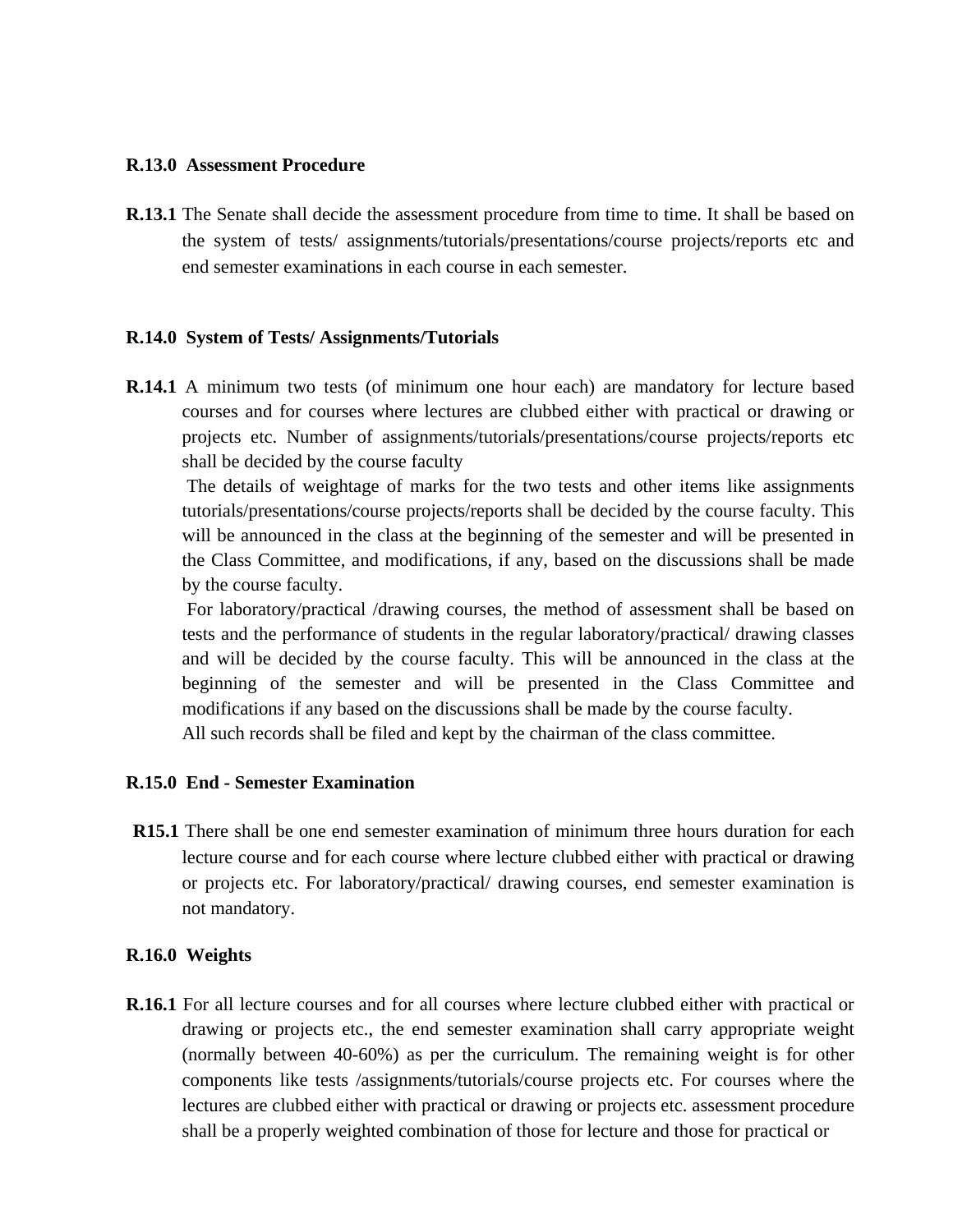drawing or project components etc, and shall be decided by the course faculty in consultation with the class committee.

If end semester examination is planned for a laboratory /practical/drawing course, it shall be conducted before the last instructional day and the weightage for it should not exceed 40%.

# **R.17.0 Make-up Examination**

**R.17.1** Students who miss the tests or the end-semester examinations for medical or reasons judged to be valid by PC /HOD are eligible for a make-up examination.

Students who miss the end semester examination and one or more tests shall be permitted to write one make-up examination only, and no marks shall be separately awarded for the missed tests.

Those who miss the tests can also appear for the make up examination and answer the relevant portions of the question paper with appropriate weight as attached to the test(s) based on the instruction from course faculty.

**R.17.2** Those who miss test(s) and/or end-semester examinations shall apply to the concerned HOD through PC within five days after the missed test/examinations or before the prescribed date indicated in the academic calendar whichever is earlier, giving the reasons/proofs for the absence. Applications received after this period will not be entertained.

All applications for make-up examinations when approved by the concerned HOD shall be given to PC and the Class Committee Chairman for arranging the make-up examinations at appropriate time in coordination with the course faculty. The list of permitted students for make-up examinations shall be published in the department by the PC.

**R.17.3** Students residing in the hostels should produce a medical certificate ( as the proof for absence) issued by the Institute Medical Officer certifying that he/she was admitted to hospital during the period of examination or he/she was not in a condition to write the examination.

Students residing outside the campus must produce a medical certificate (as the proof for absence) from a Registered Medical Practitioner certifying that he/she was admitted to hospital during the period of examination or he/she was not in a condition to write the examination, and the same should be duly endorsed by parent /guardian of the student and also by the Institute Medical Officer.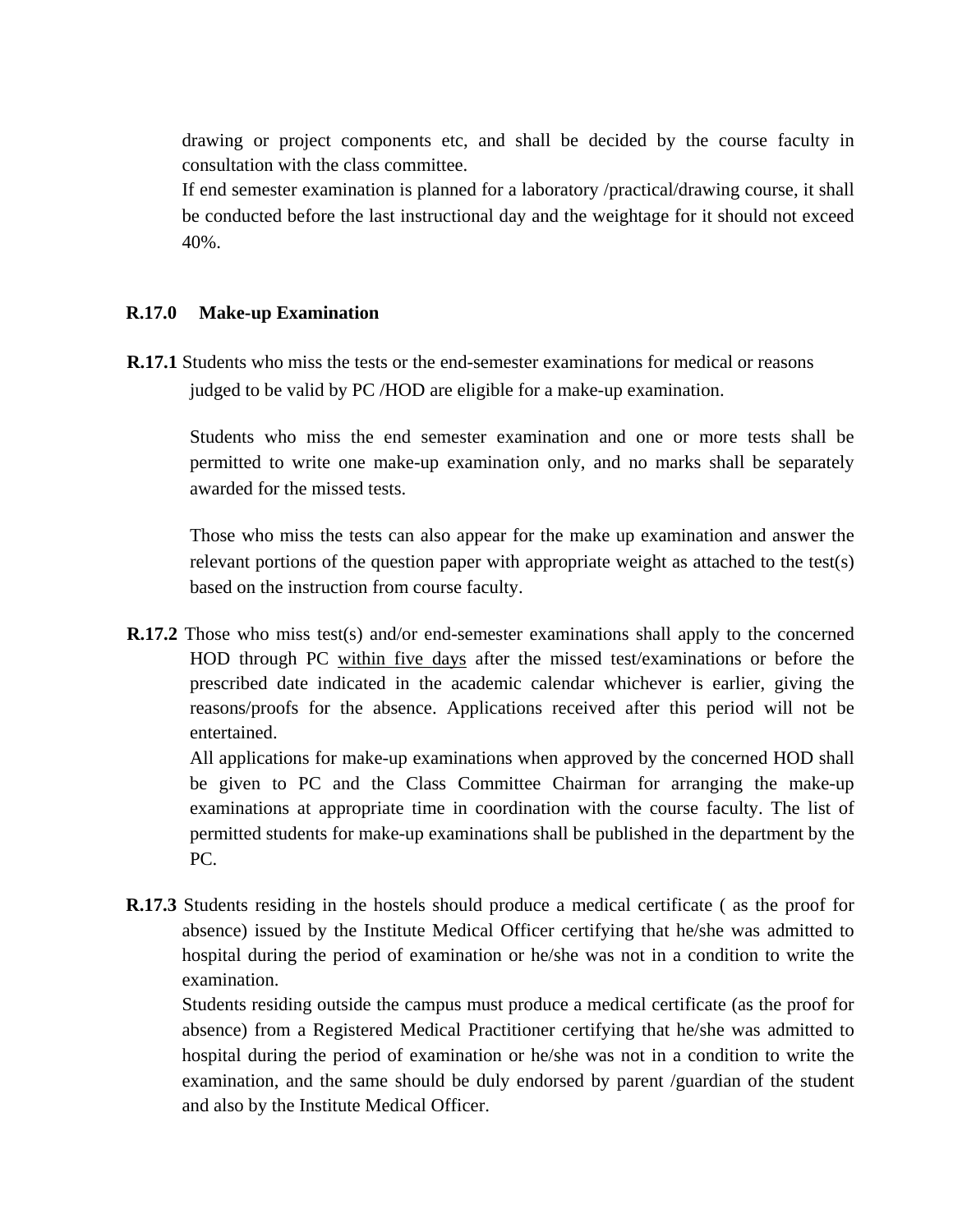**R.17.4** A student who misses the make-up examination will not normally be given another makeup examination. However, in exceptional cases of prolonged illness resulting in the student missing a make-up examination, Dean (Academic) as the nominee of the Chairman of the Senate, may permit the student to appear for a second make-up examination based on the request from the student (enclosing proof for the reasons for missing the makeup) with appropriate recommendations of the PC/HOD.

# **R.18.0 Method of Grading**

**R.18.1** The faculty will return evaluated assignments, tutorials, term papers, test papers etc., within a reasonable time after the respective test/examination/submission.

Course faculty /Coordinators shall publish the total marks for the assessment other than that for the end semester examination, for all students registered for the course by the last instructional day. Any clarification on these marks shall be done by the student with the concerned course faculty before the end semester examination.

**R.18.2** After the valuation of end semester examination, two copies of the results sheets for the respective course containing the marks scored, proposed grade and attendance code and one copy without the marks, shall be submitted by the course faculty to the Class Committee Chairman for conducting the class committee to finalize the grades. This shall include results of all make-up examinations.

A Class Committee without the student members shall be convened within seven days after the last day of the end-semester examination or on a convenient date before the date of declaration of results as per the approved academic calendar. The letter grades to be awarded to the students for different courses shall be verified and finalized at the meeting. Chairman of the Class Committee shall conduct a detailed analysis of the results and shall submit a copy of the analysis to HOD/Dean (academic), once the results are finalized.

**R.18.3** Based on the semester performance, each student is awarded a final letter grade in each course. The letter grades and the grade points are as follows:

| Grade         | <b>Grade Points</b> |
|---------------|---------------------|
| $\sim$        | 10                  |
|               |                     |
|               |                     |
| $\mathcal{C}$ |                     |
|               |                     |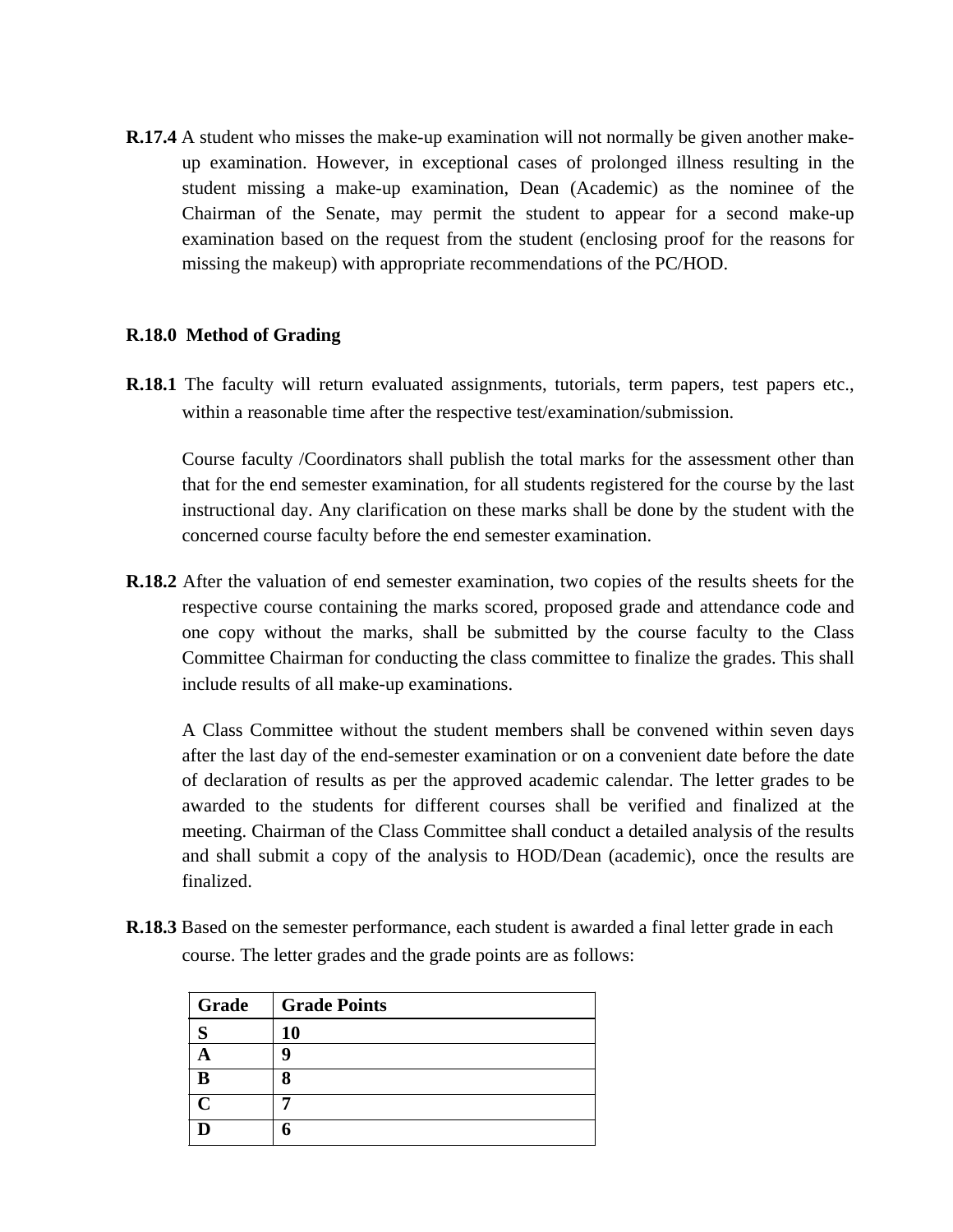| 0 (Failure)                                       |
|---------------------------------------------------|
| <b>0</b> (Failure due to insufficient attendance) |
| <b>0</b> incomplete (evaluation not completed     |
| and actual grade to be awarded later)             |

I grade will be awarded by a course faculty for a course to any student when the final evaluation could not be completed before the final class committee due to valid reasons. I grade shall be converted into proper grade before the registration of the next semester and will be conveyed to the academic section by the course faculty through HOD. Concerned PC and Chairman, Class Committee shall also be informed about the final result. If it could not be finalized before the registration of the next semester, appropriate permission shall be obtained from Dean (Academic)

**R.18.4** A student is considered to have credited a course or earned credits in respect of a course if he/she secures a grade other than F, W or I for that course.

# **R.19.0 Declaration of Results**

**R.19.1** After finalization of the grades in the Class Committee Meeting for first and second semesters (without students), hard and soft copies of consolidated results with marks, final grades and attendance codes (in a prescribed form, if any, specified by the academic section) shall be forwarded by the Class Committee Chairman to the Dean (Academic) through HOD. The consolidated results shall include results of all makeup examinations. One set of hard copies of consolidated results shall be sent to the concerned HOD and PC by the Class committee chairman for their reference and records. Results (without marks but having the final grades and the attendance codes against roll

number of students (without names) will be published by the Class Committee Chairman, in the web and Notice Boards on the time/day as per the academic calendar or as instructed by the Dean (Academic).

**R.19.2** PC/HOD shall give necessary advice/warnings to the students with failures, if any, and make arrangements to inform the results to the parents/guardians of students, if required.

# **R.20.0 Re-evaluation of Answer Sheets & Repetition of a Course**

# **R.20.1 Re-examination of answer sheets prior to re-evaluation**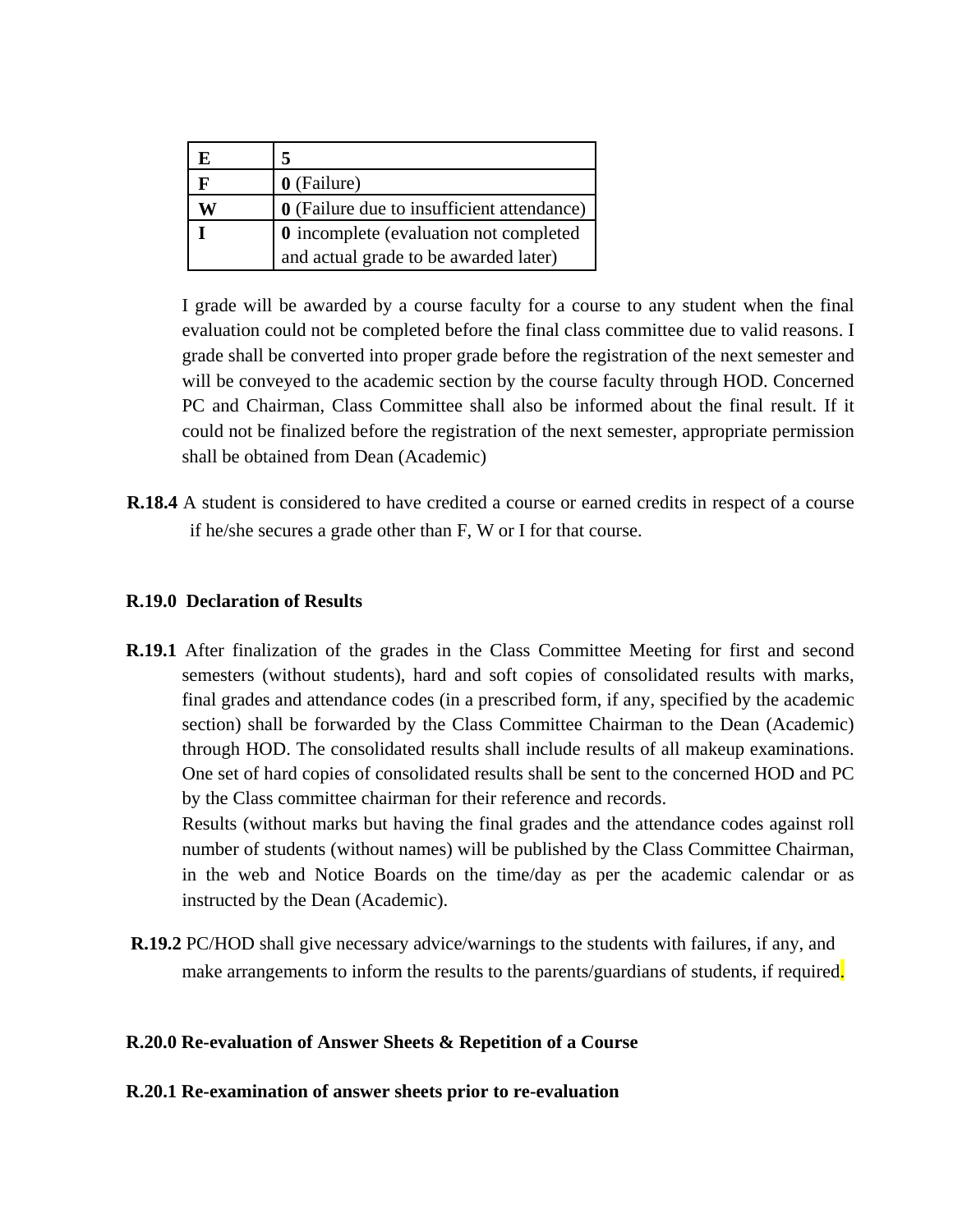- **R.20.1.a)** In case any student needs clarification on his/her grade or wishes his/her answer sheets of end semester examinations of any courses other than projects, laboratory, design, thesis, drawing and seminars, to be re-examined, he/she can contact the course faculty concerned within five working days after the commencement of the immediately succeeding semester or within five working days on publication of results, whichever is later. The student shall have access to his/her answer paper(s) in the end semester examination which may be shown to him/her by the faculty concerned. If the faculty feels that the case is genuine, he/she may reexamine the case and forward a revised grade, if any, to the Dean (Academic) through the Chairman of the Class Committee with proper justification for the revision on intimation to the concerned PC/HOD.
- **R.20.1.b**) If a student feels that he/she has grievance which is not genuinely sorted out with the course faculty, he/she may represent the matter to the concerned HOD (Head of the Department to which the course faculty belongs) though his/ her PC/ HOD (Head of the Department to which the student belongs) within seven working days after the commencement of the immediately succeeding semester or within seven working days on publication of results, whichever is later. The HOD shall examine the case, take suitable decision and communicate the same to the student in writing. (If the concerned faculty is the HOD, then HOD may refer the matter to one of the senior faculty members of the department). Revised result, if any, shall be sent to the Dean (Academic) through the Chairman of the Class Committee with proper justification for the revision on intimation to the concerned PC/HOD.

### **R.20.2 Re-evaluation of Answer Sheets**

- **R** 20.2.a)If the student is not satisfied with the decision of the HOD, he/she may appeal to the Dean (Academic) through PC & HOD, within ten working days on receipt of the communication from the HOD, for the re-evaluation of the answer papers. The student has to make necessary payment for the re-evaluation and attach receipt along with application. Dean (Academic) may arrange for the re-evaluation of the answer papers in deserving cases through another faculty (from a panel of minimum 2 examiners proposed by the HOD) within the Institute. Once the re-evaluation of answer sheets is completed, the result shall be intimated by the faculty who re-examined the answer sheets to Dean (Academic) through the HOD. For all such cases, the results obtained for the re-evaluation will replace the earlier results, only if the difference is more than 5% of the maximum marks.
- **R.20.2.b)** Requests received from the student within the stipulated time limits only shall be processed.
- **R.20.2.c**) The decision of the Chairman, Senate will be final & binding for all the clauses above.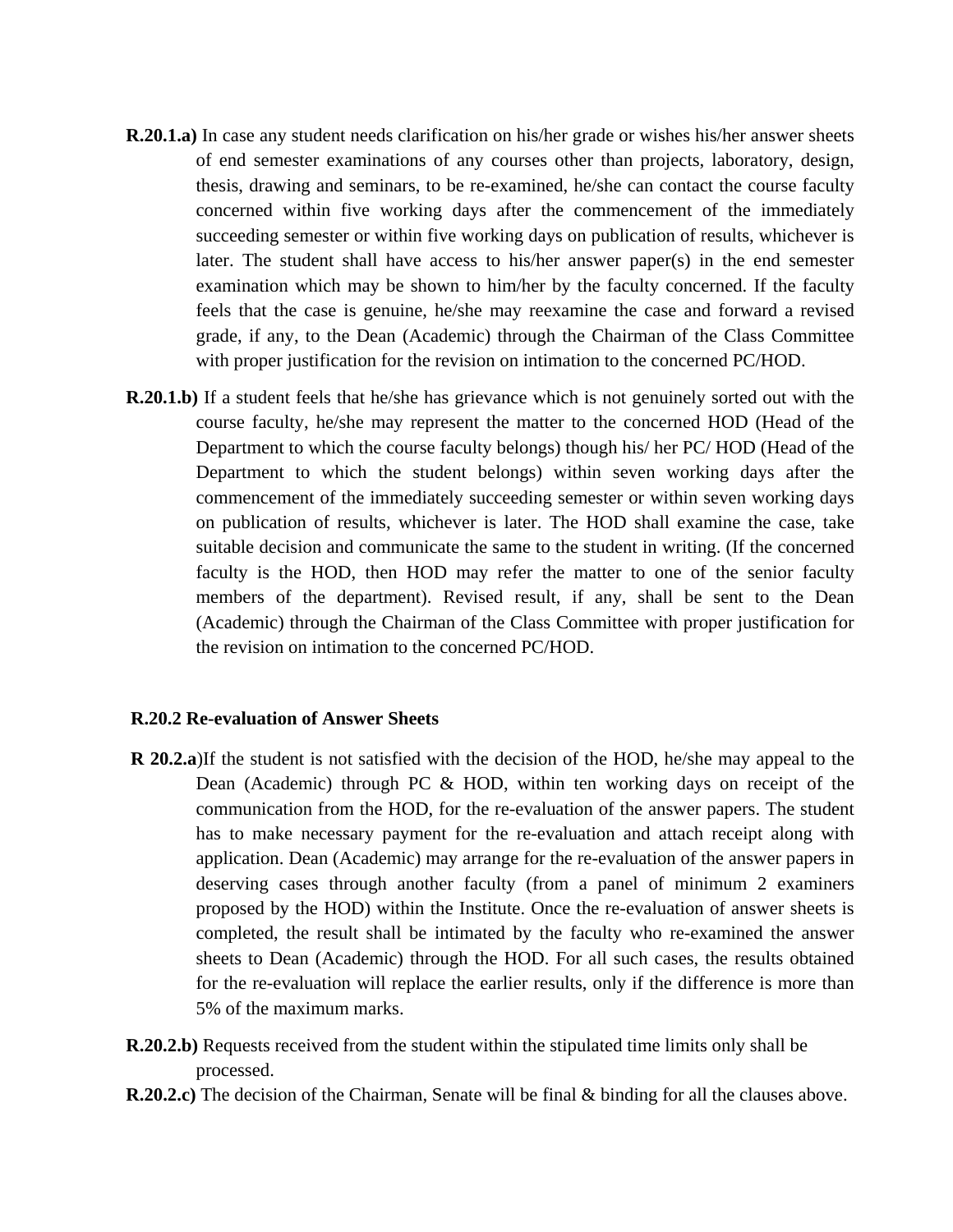### **R.20.3 Repetition of a Course**

- **R.20.3.a)** A student who was awarded F and/or W grade in a core course has to repeat it compulsorily. If the same course (same code/title/credit) is not available due to the change in the curriculum, then the students shall register for the approved equivalent course(s) (meeting the same credits) of the new curriculum as per the advice of PC. If the course is an elective course, the student may repeat the course, if he/she so desires or register for a new elective course based on the advice from PC.
- **R20.3.b**) Student repeating a course with F and/or W grade has to attend all the classes for the courses registered like a regular student and attendance shall be mandatory.

# **R.21.0 Project Evaluation**

- **R.21.1** 'Major Project' or 'Thesis' will be done by the individual students normally in two semesters, as per the curriculum.
- **R.21.2** A panel of examiners with Programme Coordinator or his nominee as the Chairman and few faculty guides as members nominated by the HOD will form the Internal Evaluation Committee to evaluate the project or thesis. Evaluation committee will decide the norms for evaluation and this will be informed to the students at the beginning of the semesters. Minimum 3 members shall be present during the evaluation.
- **R.21.3** Only internal evaluation will be conducted during the first semester of the project (3<sup>rd</sup>) semester of M Tech). At the end of  $3<sup>rd</sup>$  semester, evaluation of the work done by the student will be completed and graded by the Internal Evaluation Committee. The final grade allotted shall be intimated to the academic section in the prescribed form by the Chairman of the Evaluation Committee through HOD. Results shall be published by the Chairman, in the Department Website and Notice boards on the time/day as per the academic calendar or as instructed by the Dean (Academic).
- **R.21.4** At the end of second semester of the project  $(4^{\text{th}})$  semester of M Tech), all the students shall present his/her complete project/thesis work, before the Internal Evaluation Committee. Committee will decide whether the work done by the student is satisfactory in quality/ quantity to submit the thesis or whether he/she needs to carry out additional work. If the work completed is not sufficient, the student has to carry out the additional work proposed by the committee/guide and present it again.
- **R.21.5** If he/she is allowed to submit the thesis, he/she shall submit the thesis in the prescribed format with number of copies notified by the Department, along with no dues certificates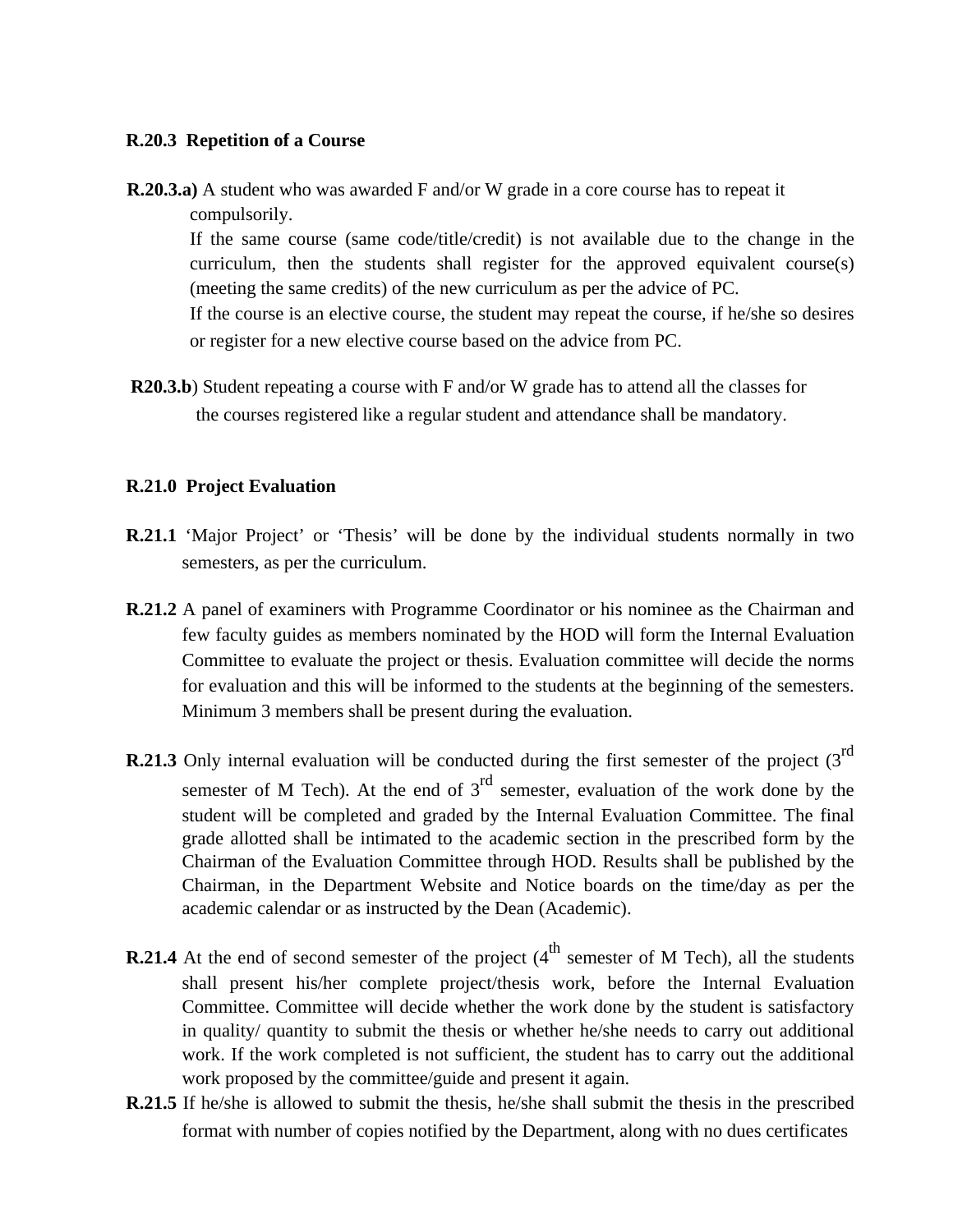and other relevant documents and receipts of fees paid, if any to the Department on or before the last date notified for the same by the academic section.

Late submission of thesis under any case is permitted only with late submission fees and approval of Dean (Academic), up to the date of registration of the next semester. Thereafter, the student needs to register for  $5<sup>th</sup>$  semester to submit the thesis.

- **R.21.6** Final viva-voce examination of Project/Thesis work submitted will be taken up only after the student completes all the core as well as elective course requirements (other than the major project/thesis) as prescribed in the approved curriculum, satisfactorily.
- **R.21.7** An Evaluation Committee consisting of Programme Coordinator or his nominee as Chairman, the Guide (as Internal Examiner) and a senior faculty from any other Department (within the Institute), in the same or in a related field as External Examiner, constituted by the HOD shall conduct the final viva-voce examination as per the schedule announced by the Department. The Department may also opt to invite an external member from outside the Institute with the approval of the Dean (Academic), provided no expert in the related filed is available within the Institute.
- **R.21.8** The Internal Evaluation Committee through the continuous evaluation for the project/thesis will award a maximum of 70% of the total marks for the projects in the fourth semester and the remaining 30% will be for the final viva-voce examination. Total marks awarded shall be converted into the letter grades and shall be intimated to the academic section in the prescribed format by the Chairman of the Evaluation Committee through HOD. Results shall be published by the Chairman, in the Website and Notice boards.
- **R.21.9** The Grades allotted for the project during 3<sup>rd</sup> and 4<sup>th</sup> semesters together will be counted for the calculation of CGPA for the project and for the Class awarded for M.Tech. Degree as per R.24.2. A thesis will be accepted only if the grade secured in the  $3<sup>rd</sup>$  Semester is E or higher and the combined Grade Point Average for both  $3^{rd}$  and  $4^{th}$  Semesters together for the project/thesis is not less than 6.0. In case the combined GPA secured in  $3^{rd}$  and  $4^{th}$  Semesters for the project/thesis is less than 6.0, the candidate will have to repeat the project on the same topic or another topic as advised by the guide/PC. All such students need to register for the next semester after completing all the required formalities.
- **R.21.10** If the thesis is accepted, the student shall submit the final version of the thesis to the Department, after incorporating all the corrections and suggestions, in the prescribed format /number of copies as notified by the Department and soft copy to the digital library.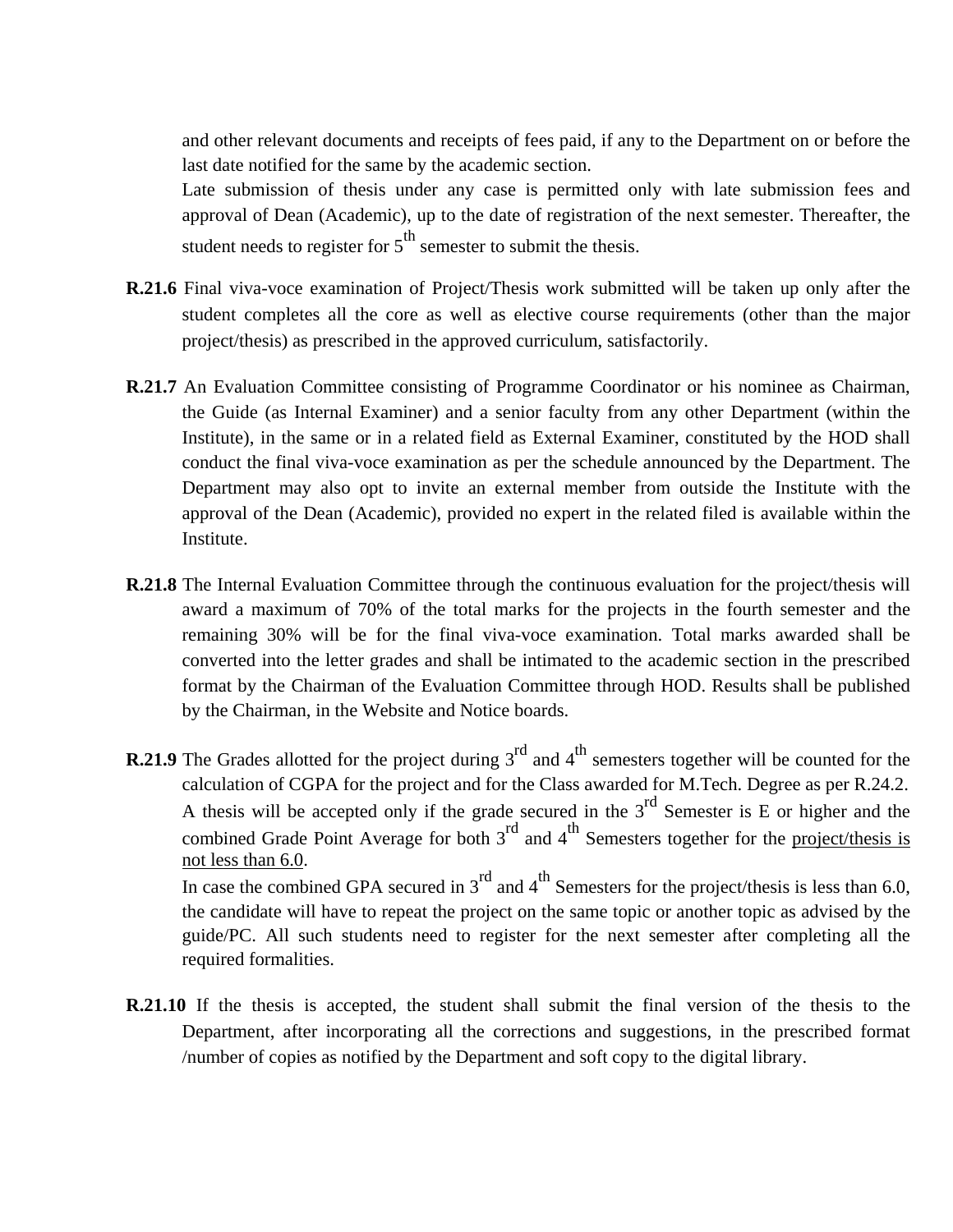### **R.22.0 Grade Point Averages.**

**R.22.1** The academic performance of a student in a semester is indicated by the Semester Grade Point Average (SGPA).

$$
SGPA = \frac{\Sigma(C \times GP)}{\Sigma C}
$$

where the summation is taken over all the courses registered for by the student in the semester, except Pass/Fail courses and C indicates the number of credits for the course and GP the grade point scored by the student for the course.

The performance of a student up to and including a particular semester is indicated by the earned credits and the Cumulative Grade Point Average (CGPA).

$$
CGPA = \frac{\Sigma(C \times GP)}{\Sigma C}
$$

where the summation is taken for all the courses registered for by the student except Pass/Fail courses if any, up to and including the recently completed semester.

# **R.23.0 Grade Card**

- **R.23.1.** The semester wise Grade Cards will be issued to each student through PC by the academic section normally within a month from the completion of finalization of the results and shall contain the following details:
	- a) code, title, credit and category of each course registered in the semester,
	- b) letter grade obtained,
	- c) \* indication for subjects with more than one appearance,
	- d) attendance code,
	- e) total number of credits earned by the student upto the end of that semester in each category and grand total, and
	- f) SGPA & CGPA.

# **R.23.2.** Class/Division

Classification is based on CGPA and is as follows: CGPA 8 and above: **First Class with Distinction** CGPA 6.5 and above, but less than 8: **First Class** CGPA 5 and above, but less than 6.5: **Second Class.**